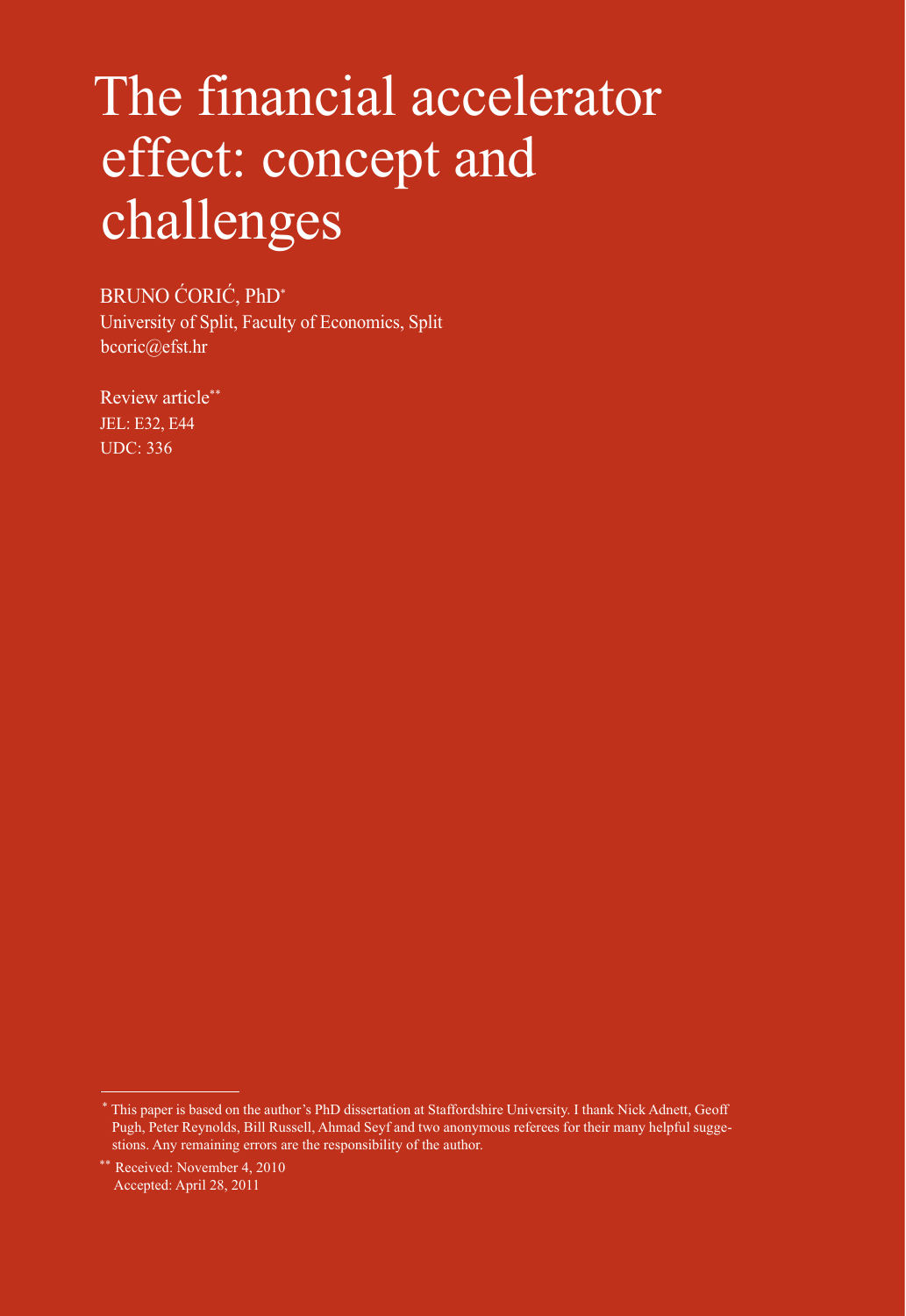# 172 **Abstract**

This review concentrates on the role of information asymmetry in financial markets in the amplification and propagation of short-run output fluctuations. We find that the financial accelerator effect, as it is known, provides a consistent, first princi*ple based, theoretical framework for the analysis of the relationship between fi nancial markets and short-run output fluctuations. It also provides a plausible explanation of the proximate causes of the recent crisis, and first principle-based theoretical background for the credit policy measures taken during this crisis by*  many central banks and fiscal authorities. Despite the theoretical plausibility, the *empirical evidence about the economic importance of the financial accelerator effect is still relatively weak. We also suggest two new aspects to expand existing concept of the financial accelerator effect, which call for further research.* 

Keywords: asymmetric information, financial markets imperfections, financial ac*celerator, business cycles*

#### **1 int roduct ion**

In 1988 Mark Gertler summarized the stance of macroeconomic literature in the following sentence; Most of macroeconomic theory presumes that the financial system functions smoothly – and smoothly enough to justify abstracting from financial considerations (Gertler, 1988:559). Twenty years after, the severe consequences of the worst financial crisis since the Great Depression have drawn attention of a broader economic community to the idea that episodes of deteriorating credit market conditions, growing debt burdens and falling asset prices in financial markets are not just passive reflections of a declining economy, but can themselves be a major factor depressing real economic activity. The potential for the active role of financial markets in real economic activity was recognized and extensively investigated in the macroeconomic literature over the last two decades. Most of these researches have focused on the financial accelerator effect.

This literature essentially incorporates the partial equilibrium analyses about information-based imperfections on financial markets into a general equilibrium framework. The idea that the asymmetric information-based imperfections in financial markets can influence short-run aggregate economic activity was suggested by Bernanke (1983). In particular, Bernanke (1983) argued that the credit squeeze during the great depression arose mainly from the autonomous reaction of the banking sector to increased real costs of intermediation caused by worsening asymmetric information problems in the financial markets during this period. In other words, the credit squeeze was not just the passive response of decreasing demand for loans due to the decline in economic activity. Despite this early work, it was only after Bernanke and Gertler (1989) formalized this idea in a general equilibrium framework that it attracted the broader attention of the economic audience. Bernanke and Gertler (1989) constructed a general equilibrium model with incomplete financial markets, where the actions of all economic agents pro-

FINANCIAL THEORY AND PRACTICE 35 (2) 171-196 (2011) 35 (2) 171-196 (2011) PRACTICE FINANCIAL THEORY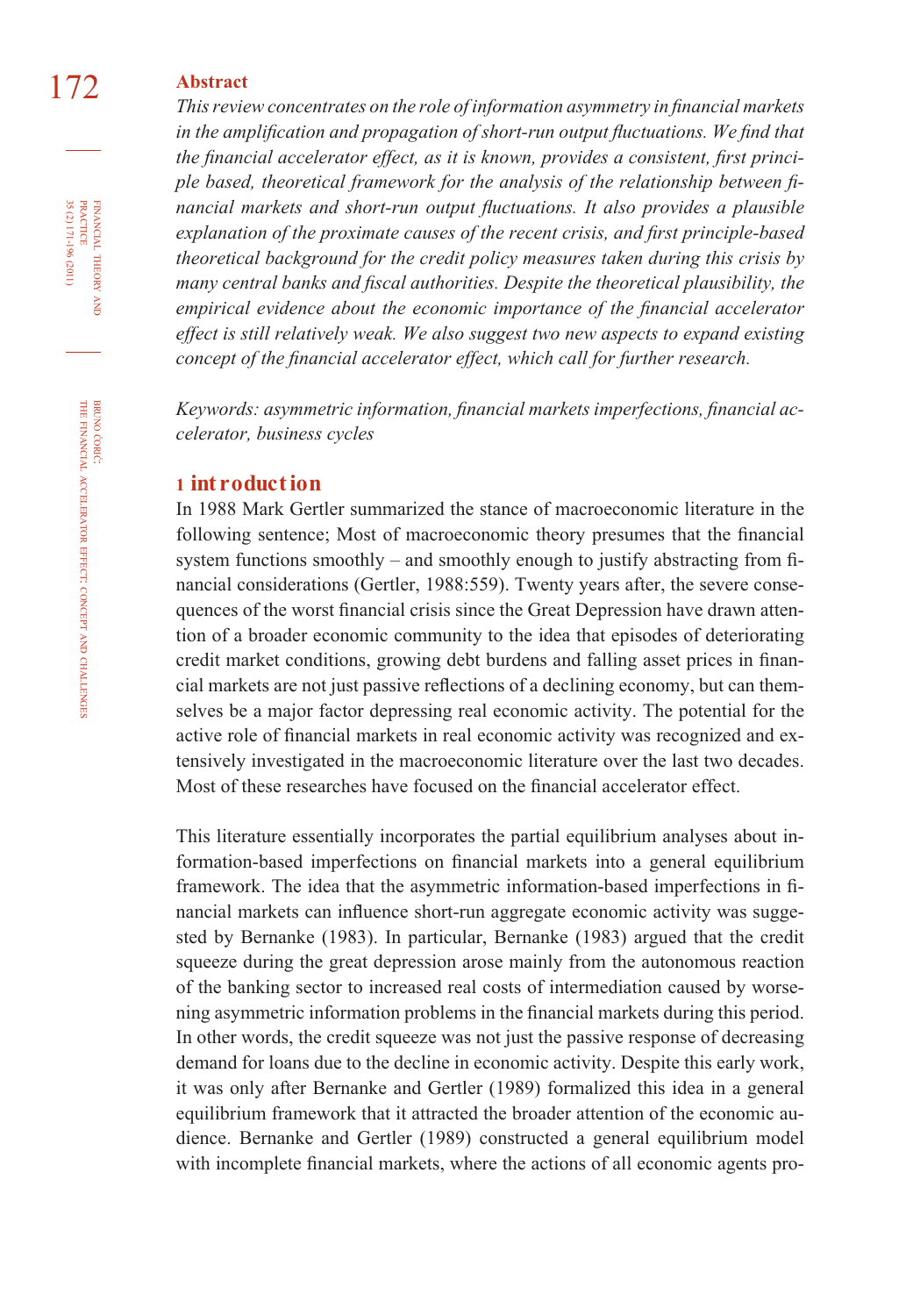ceed from first principles, and in which short-run output fluctuations are amplified  $173$ and propagated due to information-based credit market frictions.

This study reviews and discusses a growing literature on the financial accelerator effect. The review is organized in five sections. Section two presents the theoretical rationale for the financial accelerator effect. Section three discusses different ways to model this effect. The fourth section deals with the role of the financial accelerator in the monetary transmission mechanism. The fifth section discusses the findings and challenges this literature faces. The last section concludes.

### **2 THE FINANCIAL ACCELERATOR EFFECT**

Short-run output fluctuations have usually been considered a result of various economic shocks, which are further transmitted by different propagation mechanisms. One of the common ways of thinking about the generation of output movements over a short-run period is an autoregressive (AR) process (see for example: Blanchard and Simon,  $2001$ ),<sup>1</sup>

$$
\Delta y_{t} = \mu + \phi \Delta y_{t-1} + u_{t}, \ u_{t} \sim N(0, \sigma^{2}), |\phi| < 1
$$
 (1)

where  $\Delta y_t$  stands for growth rates of output.  $\phi$  is the autoregression coefficient whose value measures the persistence of the effects of economic disturbances on output. The error term  $u$ , symbolizes economic shocks. Under the assumption that the regression error term follows a normal distribution and that the absolute value of the autoregression coefficient is less than one<sup>2</sup>, output variance is,

$$
Var(\Delta y_t) = \sigma_y^2 = \frac{\sigma_u^2}{1 - \phi^2}
$$
 (2)

Consequently, the size of short-run output volatility depends on the size of economic shocks (size of economic shocks standard deviation,  $\sigma_u^2$ ) and strength of the propagation mechanism (size of autoregression coefficient,  $\phi$ ).

Identification of economic shocks and propagation mechanisms sufficiently large to explain short-run volatility observed in macroeconomic time series has been the main issue of business cycle literature. The term financial accelerator is used for the economic shocks amplification and propagation mechanism, which aims to

<sup>1</sup> There are number of different univariate models that strive to find the best statistical representation for shortrun properties of output time series. The AR(1) model is chosen in order to make the exposition simple and because it has become a standard reference point for these models. Furthermore, Hess and Iwata (1997) found that an AR(1) process is at least as good as, if not better than, other widely used nonlinear models at replicating business-cycle features of the US GDP.

<sup>&</sup>lt;sup>2</sup> The assumption that  $|\phi| < 1$  is necessary to keep the variance of time series generated by an AR(1) process positive and finite. This assumption should not be considered as restrictive since that kind of variance and the size of the autoregressive coefficient is commonly observed in output data across countries (see, for example, Ćorić, 2011). Namely, autoregression coefficient  $|\phi| = 1$  will result in infinitely large variance, which is not observed in the output data.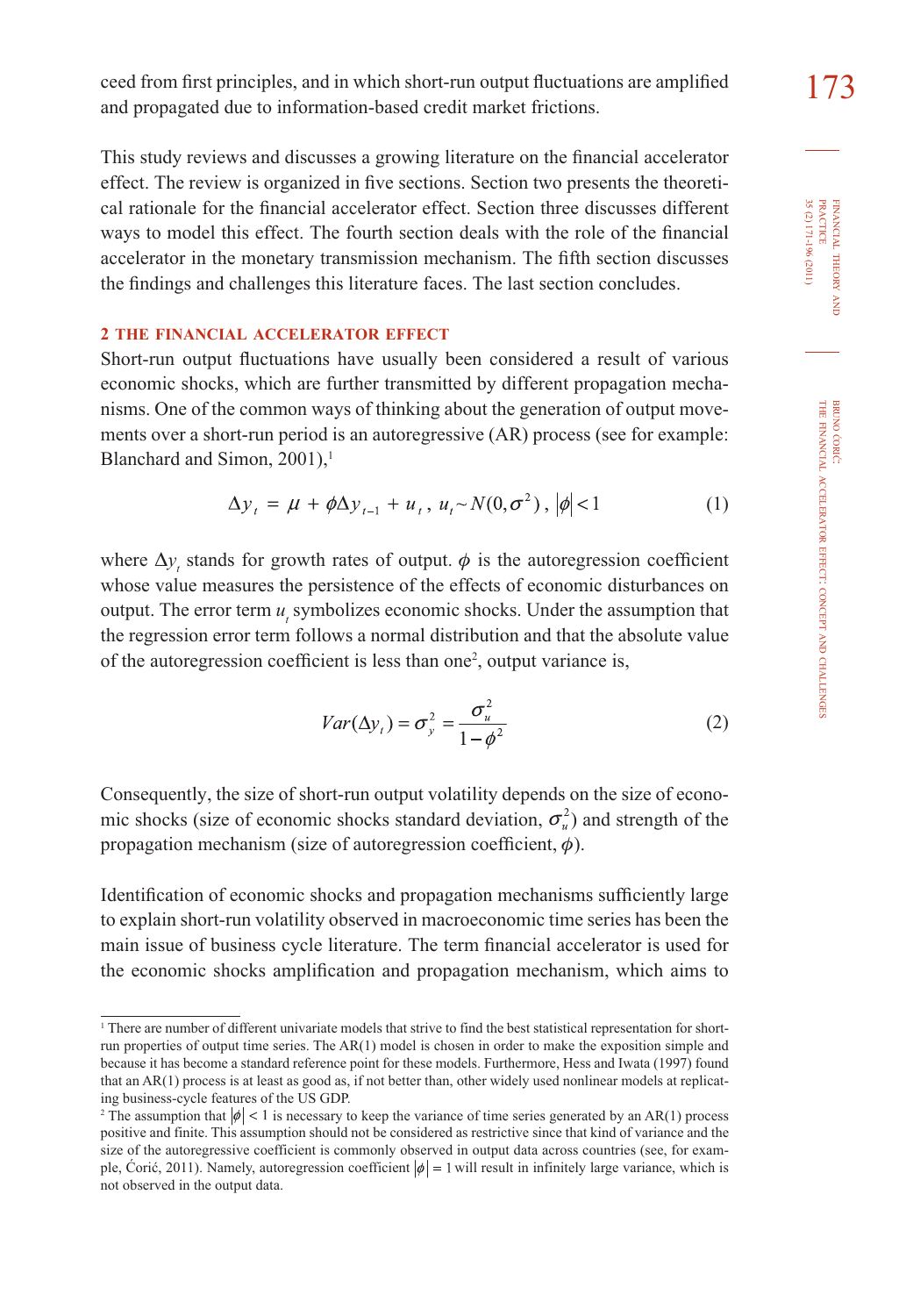174 explain how relatively small economic shocks can have large and persistent effects on aggregate economic activity due to financial market imperfections. In the original Bernanke and Gertler (1989) formulation, it relies on the interplay between *economic agents' net worth* and the *external finance premium* that arises due to asymmetric information between lenders and borrowers.3 Where economic agents' net worth is defined as: the sum of liquid assets plus collateral value of illiquid assets less outstanding obligations; and the external finance premium is defined as: the difference between the cost of funds raised externally and opportunity costs internal to the firm (Bernanke, Gertler and Gilchrist, 1999:1345). The relationship between the external finance premium and agents' net worth is commonly acknowledged as the keystone of the financial accelerator. This relation rests on two presumptions (Bernanke and Gertler, 1990).

> First, the less the amount of his own wealth the borrower contributes to the project, the more his interests will diverge from the interests of the supplier of the external funds. There are two basic explanations for this presumption. The first one is related to the theory of credit rationing and the role of collateral in loan agreements. In brief, in the case of debt financing, borrowers will be more eager to undertake riskier projects. That is, projects that have a high probability of large return, but also those offering low returns. From the borrower's perspective these projects are preferred since the firms' losses in the cases when the project's return is low are limited to zero by legal regulation (limited liability assumption). From the lenders' point of view, these projects are unfavourable since they bear all, or most of, the costs in the case of low project returns. Implicit<sup>4</sup> or explicit collateral requirements reduce this divergence of interest between lenders and borrowers; collateral, or the level of own funds with which the borrower participates in the project, increases the costs the borrower will face in the case of low project returns. This way they will make borrowers less eager to undertake riskier projects that are seen as unfavourable from the lenders' point of view. So, as the borrowers' net worth grows, the costs they have in the case of low returns increase and, hence, the divergence of the interest between borrowers and lender should decrease (for details on the theory of credit rationing and the role of collateral in loan agreements see for example: Stiglitz and Weiss, 1981; Bester, 1985; and Besanko and Thakor, 1987). According to another explanation, if firms take too much debt in relation to equity they will not have a sufficient stake in the financial outcome and might therefore not behave diligently. The higher the agents' net worth in relation to the debt, the higher their stake in the financial outcome and the greater their incentive to behave diligently, hence, lower the divergence of the interest between borrowers and lenders (Holmstrom and Tirole, 1997).

FINANCIAL THEORY AND PRACTICE 35 (2) 171-196 (2011) 35 (2) 171-196 (2011) PRACTICE FINANCIAL THEORY

<sup>&</sup>lt;sup>3</sup> Although the formulation with external finance premium is most frequently used it is not the only possible approach, see below.

<sup>4</sup> An implicit collateral requirement presumes borrower's assets which are not explicitly assigned as collateral to a lender but which the borrower will lose in the case of default. For example, the lender's restriction that the maximal amount of a loan provided to a firm cannot exceed some percentage of its value, or some percentage of its asset value.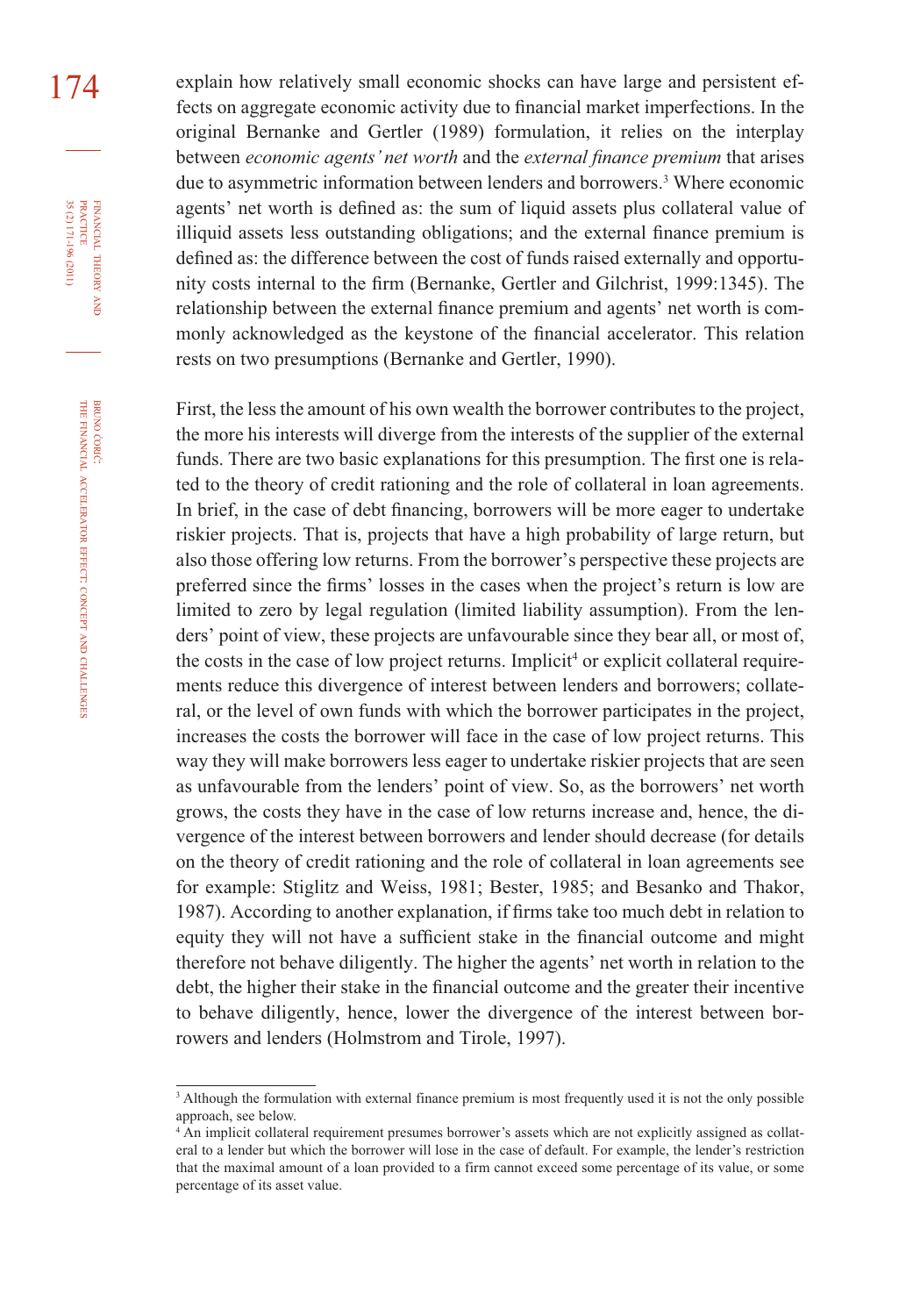Second, in cases when the borrowers have superior information about projects' 175 characteristics (value, riskiness, etc.), or abilities to take unobserved actions that can affect projects' return distribution, a greater incompatibility of interests between borrowers and lenders increases agency costs.<sup>5</sup> What types of costs agency costs would include depends on the way the information asymmetry in the credit market is modelled (see below). In brief, if a model is built on the assumption that information problems are solvable, then the agency costs will include costs of all real resources that the lender would be "forced" to spend to overcome these problems. On the other hand, if the underlying assumption is that those problems are not solvable, or at least not completely solvable, and credits are rationed in equilibrium, then agency costs will include the costs of suboptimal allocation of funds in the economy. So, the greater the incompatibility of interests between lenders and borrowers, the greater the extent of real resources spent on monitoring, selecting, etc., and/or the greater the extent of credit rationing in the economy. Consequently, the greater the incompatibility of interests, the higher the interest rate and/or the lower availability of credits.

The financial accelerator effect can be described as follows (figure 1). A change in aggregate economic activity causes a change in economic agents' net worth because of a positive correlation between them. Due to imperfect information, the terms under which economic agents are able to raise external finance, hence also the external finance premium, are inversely related to their net worth. In so far as the external finance premium is inversely related to economic agents' net worth, the procyclical behaviour of economic agents' net worth over business cycles implies countercyclical behaviour of the external finance premium. This inverse relation between output changes and the external finance premium makes borrowing more difficult and/or expensive during recession than during the expansionary phase. This in turn exaggerates swings in investment, spending and production over business cycles. For example, any negative economic shock that might lead to a decrease in economic agents' net worth would also increase the external finance premium. Consequently, due to higher costs, and/or reduced ability to borrow, the overall level of agents' investments, spending and production will decrease. In turn, that will depress the economy even further.

Economic disturbances that can be amplified and propagated by the financial accelerator mechanism include all shocks that cause: changes in the value of economic agents' liquid assets (change in cash position, short-term financial asset, etc.), such as, a change in productivity, a change in aggregate demand caused by a decrease in money supply, a decrease in foreign demand, etc.; changes in the value

<sup>5</sup> Agency costs are a broad range of different costs that arise in all economic transactions where the parties involved in those relations have different interests and where their actions are not observable, or at least not costlessly observable by all transaction participants. They are the wedge between the so-called first best and the second best solution. That is, the difference between costs of the transaction that takes place between two parties in situations in which the information is equally shared and costless, and the costs of the same transaction in the situation where information is not equally distributed between parties.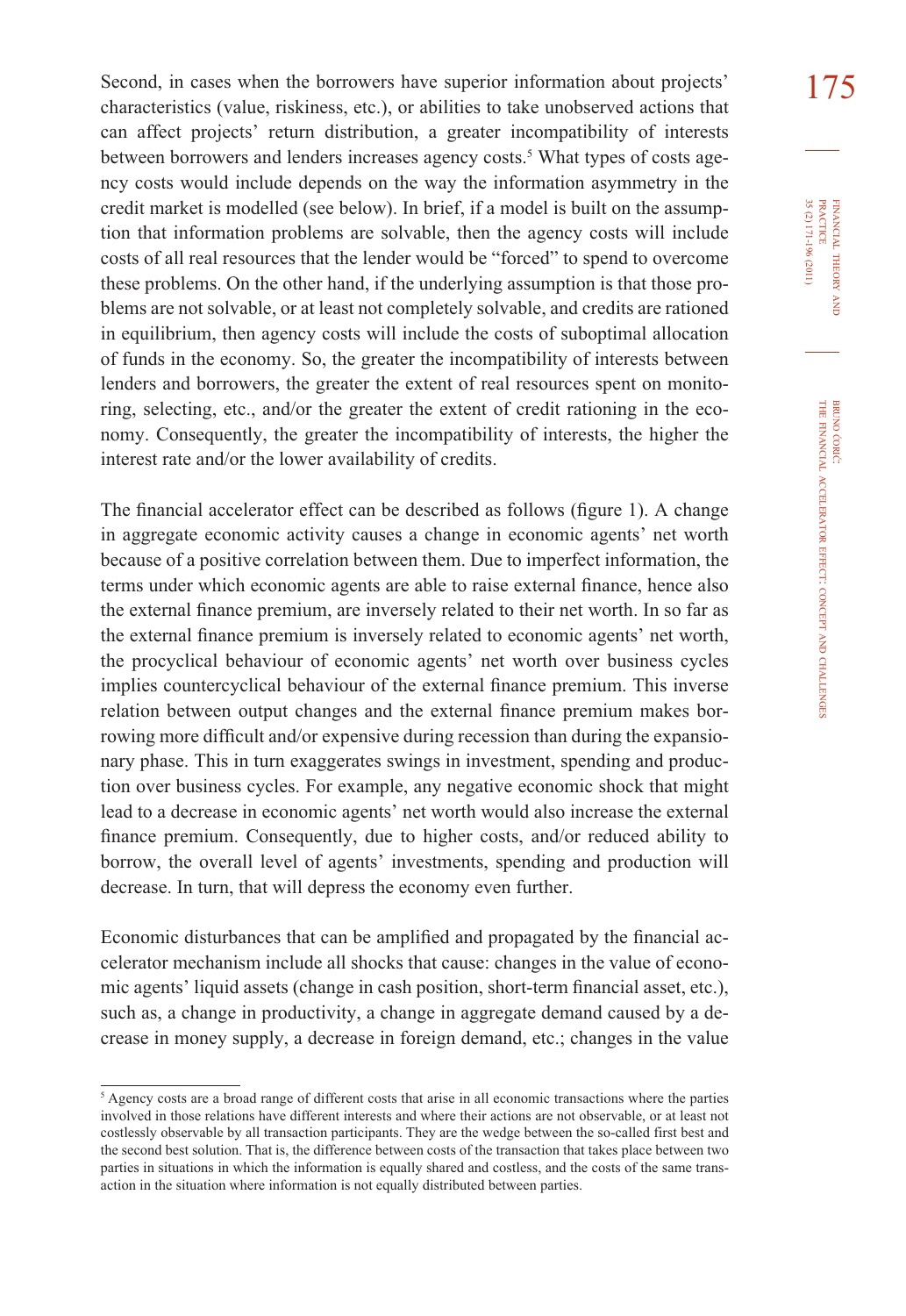176 of economic agents' illiquid assets, that can arise due to either a change in interest rate or a change in the asset prices both of which can be caused by actions of economic policy makers or by changes in the expectations about future economic performance, etc.; change in economic agents' outstanding obligations can also be caused by a change in the interest rate, under the assumption that outstanding loans are subject to variable interest rates.

#### **FIGURE 1**

*The financial accelerator effect* 



*The arrows symbolize the mechanisms (channels) through which the financial accelerator operates, and the boxes represent events and their consequences for the economy. Arrow 1 represents a positive relationship between changes in aggregate economic activity and agents' net worth. In turn, Arrow 2 represents an inverse relationship between net worth and the size of the external finance premium. Arrow 3 represents an inverse relationship between the external financial premium and investment, spending and production. Finally, the return arrows represent pro-cyclical feedback into aggregate economic activity.*

#### **3 MODELLING STRATEGIES**

The different modelling approaches to the financial accelerator effect reflect: the variety of different situations in which the asymmetric information problem between borrowers and lenders may emerge; different financial markets in which this problem can appear; different attitudes toward the question whether participants in financial markets can overcome the problem of asymmetrically distributed information or not; and different types of borrowers whose economic activities can be influenced by financial market imperfections.

#### **3.1 DIFFERENCES IN MODELLING INFORMATIONAL ASYMMETRY**

In general, it is possible to distinguish three major types of modelling strategies used by researchers to incorporate the financial accelerator effect into general equilibrium models (the main differences among these approaches are summarised at the end of this section in the table 1). The first two approaches, established by Bernanke and Gertler (1989) and Kiyotaki and Moor (1997), consider informational asymmetry on credit markets as the cause of the financial accelerator effect. The third approach, established by Greenwald and Stiglitz (1993) considers informational asymmetry on equity markets and managers' risk aversion as the cause of this effect.

BRUNO ĆORIĆ:

FINANCIAL

FINANCIAL THEORY<br>PRACTICE 35 (2) 171-196 (2011)

35 (2) 171-196 (2011) PRACTICE

THEORY AND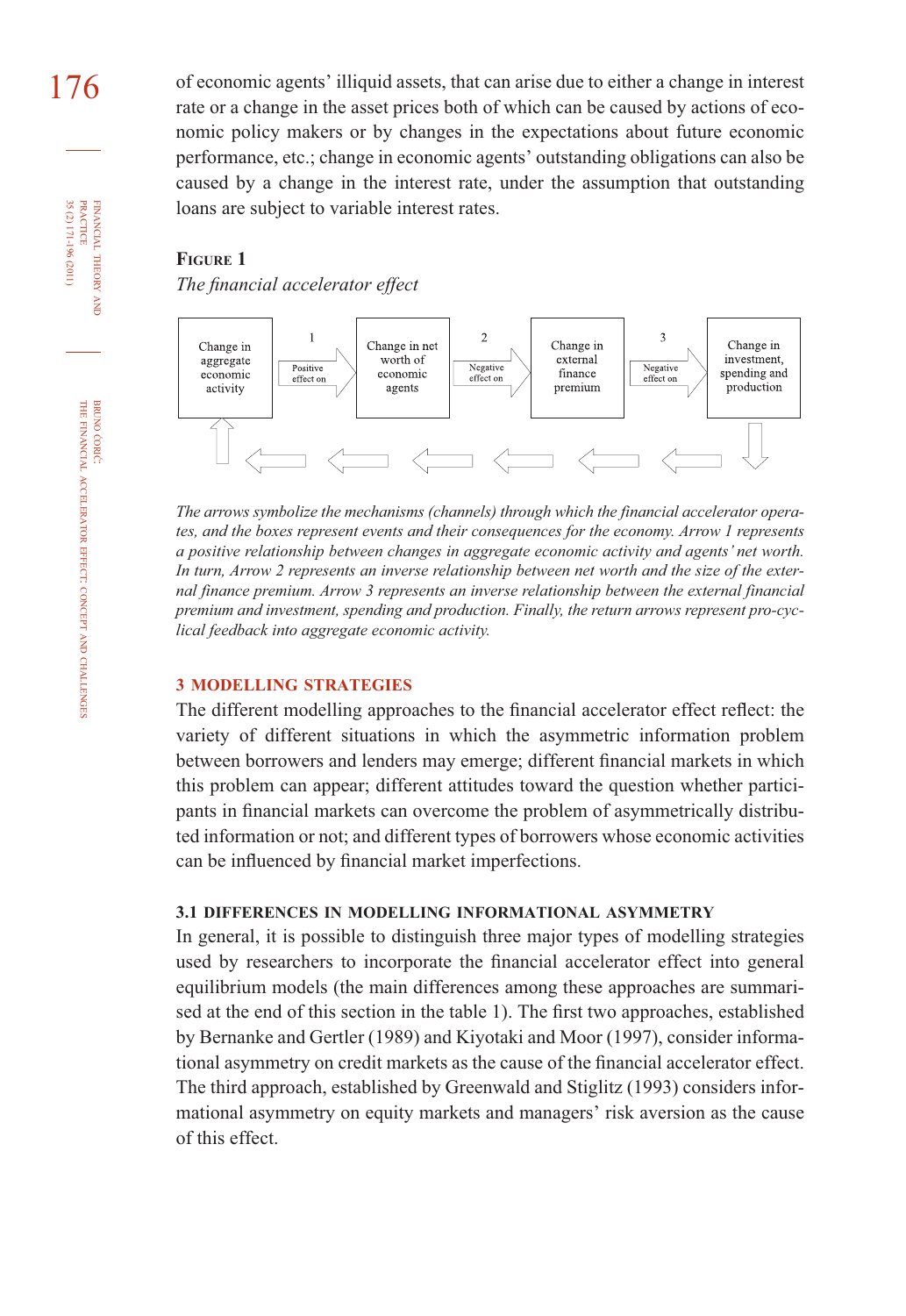Differences between the first two approaches, which concentrate on credit markets,  $177$ arise due to the variety of situations in which informational asymmetry between ultimate savers and investors on the credit markets may be evident, and differences in the underlying assumption taken by these authors with respect to the question whether participants in financial markets can overcome the problem of asymmetrically distributed information or not.

In particular, the asymmetric information problem can emerge because borrowers' intentions, or honesty, or project riskiness, or project quality, or any combination of these characteristics is not observable to lenders before transactions take place (ex-ante asymmetric information problems). Once the transaction has taken place, lenders may not be able to observe borrowers' actions, project return or duration, or to force borrowers to repay loans (ex-post asymmetric information problems) (Jaffe and Stiglitz, 1990). A model that would include all the possible scenarios in which an asymmetric information problem may arise as sources of the financial accelerator effect would be extremely complicated, very difficult to build and highly intractable. The strategy adopted by researchers has been to use one particular formulation of asymmetric information problems as representative of all scenarios and to assume a priori whether or not those problems are solvable. As a result, different models have different formulations of the agency costs and the external finance premium.

The assumption that asymmetric information problems between borrowers and lenders are solvable implies that the lenders would use various techniques to deal with this problem: for example, screening; selecting among borrowers; monitoring (inspection of borrowers' cash flows, balance sheet position, management, realized return, etc.); engaging in a long-term relationship with borrowers; and enforcement of restrictive covenants such as a minimum solvency ratio or a minimum cash balance, etc. The use of all these instruments requires lenders' real resources and entails real costs for which lenders have to be compensated in equilibrium. Therefore, even in the cases when these techniques are able to reveal all the hidden or unobservable borrower characteristics, their implementation makes external sources of finance expensive to the borrower compared to the use of internal finance, where these costs are not present. The difference between these two sources of funds will be expressed in the form of the higher interest rate borrowers will be asked to pay. The external finance premium will in this case take the form of the difference between the interest rate on the external source of finance that agents with low net worth would be charged compared to the interest rate those agents would be charged in the situation where their net worth is high.

On the other hand, the assumption that asymmetric information problems between borrowers and lenders are not solvable implies that the borrowers would not always be able to obtain credit, or at least not the amount considered optimal from their point of view. In particular, in circumstances when lenders are not able to overco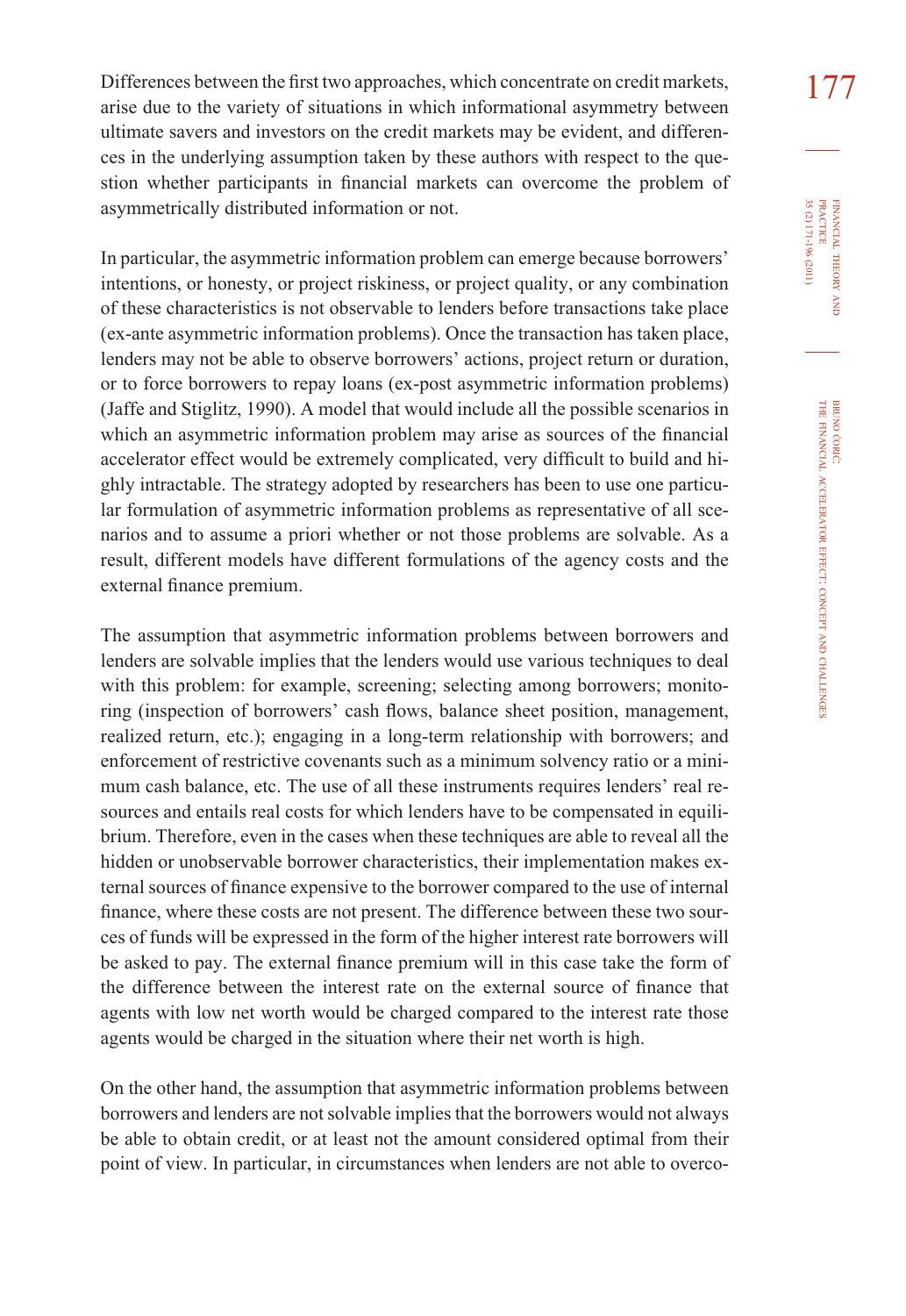178 me asymmetric information problems by screening, monitoring and other techniques, they might ration credit not by price but by quantity (Stiglitz and Weiss, 1981). In these cases, some borrowers will not be able to obtain funds even though their investment projects have a positive net present value (NPV). Under this assumption, external funds will cost even less than the firms are willing to pay, but they will be unavailable. The marginal productivity of firms' internal funds will be higher than the marginal costs of external funds, but the firms will not be able to borrow enough funds to equalize this difference. Hence, firms, and the overall economy, will be forced to produce inefficiently, that is, below the level where marginal productivity meets marginal costs. In those cases the external finance premium will take the form of the difference between the marginal value of the firms' internal funds and the marginal costs of the external funds, and will contain the costs of all the wasted resources and missed production opportunities.

> The majority of the literature has adopted Bernanke and Gertler's (1989) approach (see for example: Carlstrom and Fuerst, 1997; Bernanke et al., 1999; Aoki et al., 2004; Elekdag et al., 2006; Gertler et al., 2007; Christiansen and Dib, 2008; Portes and Ozenbas, 2009; von Heideken, 2009; Magud, 2010; Freedman et al., 2010; Calvalcanti, 2010). To model the financial accelerator effect, Bernanke and Gertler (1989) applied Townsend's (1979) costly state verification hypothesis. This hypothesis thesis states that the problems caused by asymmetric information between borrowers and lenders arise from the fact that lenders are not able to observe borrowers' project return realizations cost-free. The borrowers can report false project results (declare default) to mitigate debt obligations and retain the difference between reported and realized project returns. Due to this possibility lenders are forced to implement return verification in cases in which borrowers declare bankruptcy. Since the implementation of return verification procedure is costly, to minimize costs lenders implement a random verification procedure, which constitutes a realistic threat of being caught to cheaters. An inverse relationship between the external finance premium and net worth comes from the point that the low borrower's net worth means that the borrower has less to lose in the case of fraud. Namely, since lenders apply return verification procedures only to some of the firms that declare bankruptcy, borrowers have the incentive to report false project results. The costs borrowers will have when they declare bankruptcy are equal to the value of their net worth plus reported project return. On the other hand, the potential (expected) benefits of fraud are equal to the difference between realized and reported project returns multiplied by the probability they will not be caught. So, in a case in which borrowers' net worth decreases, the costs they will have if they report fake project returns will also decrease. Since the potential benefits of fraud stayed unchanged, borrowers' incentive to report false project results will rise. To prevent potential losses due to dishonest behaviour, lenders should reduce the benefits borrowers derive from fraud. The way lenders can reduce these benefits is to increase the proportion of borrowers in the group of borrowers who declare bankruptcy to which the returns verification procedure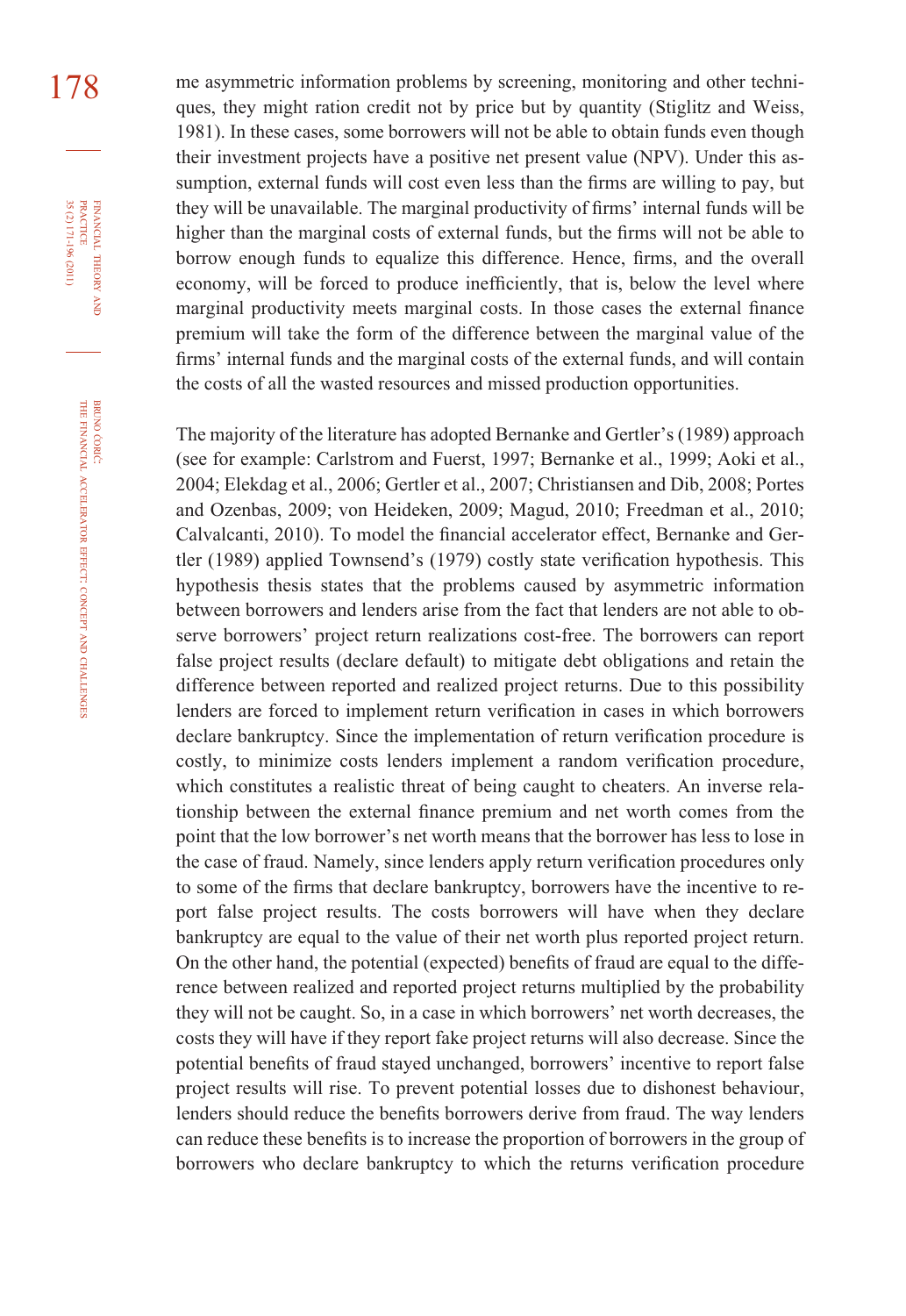will be applied. That is, to increase the probability that cheaters will be caught.  $179$ Since auditing imposes real costs on lenders, they will require higher interest rates to compensate for those costs. So, in circumstances when an adverse economic shock decreases borrowers' net worth, the external source of finance will become more expensive. Consequently, investment, spending and production at the aggregate level will decline.

Another way of modelling the financial accelerator effect proceeds from formulations in which lenders are not able to overcome information asymmetry. In particular, Kiyotaki and Moor (1997) assumed that asymmetric information problems are unsolvable since lenders are not able to enforce debt repayment by any means. Hence, lenders are not willing to lend if the loan is not completely secured by the value of borrowers' durable assets (such as land, buildings, and machinery). In such an economy, credits will be rationed not just by price but by quantity as well, and firms' ability to obtain loans will be directly dependent on the value of the collateral they can offer. Any shift in firms' net worth, in these circumstances, influences significantly their ability to raise external funds. The level of credit rationing will be countercyclical due to the procyclical value of collateralised assets. This will exaggerate swings in investment, spending and production over business cycles. So, in circumstances when adverse economic shocks decrease borrowers' net worth, external sources of finance will become less available. Consequently, investment, spending and production at the aggregate level will decline. This approach is adopted and further developed by Kiyotaki (1998), Iacoviello (2005), Monacelli (2009), Gertler and Kiyotaki (2010), and Martin and Ventura (2010).

The third modelling strategy, which is somewhat different, but can still be considered a way of incorporating the financial accelerator effect into the general equilibrium framework, was established by Greenwald and Stiglitz (1993). Although this formulation does not rely on the existence of the external financial premium, it still produces amplification of aggregate economic fluctuations due to informational asymmetry in financial markets and the procyclicality of firms' net worth. Namely, in Greenwald and Stiglitz (1993) firms are allowed to raise funds on a frictionless credit market, but are precluded from accessing the equity market. Limited access to the equity market is based on the asymmetric information considerations discussed by Greenwald et al. (1984), and Myers and Majluf (1984). In brief, in circumstances in which the firms' managements have "better" information about the true value of the firms' existing assets and/or investment projects, the firms' decisions to issue shares signals "bad news" to investors. Conversely, the firms' decisions not to issue shares signals "good news" to investors. In particular, investors consider equity issue as a signal that the firms' managements consider existing share prices to be overvalued. Since investors do not have full information about the firms' true value, they consider every equity issue in the same way. The consequence is that equity issue typically decreases the firm's share price, independently of the fact whether or not it is truly overvalued. Hence, even in the cases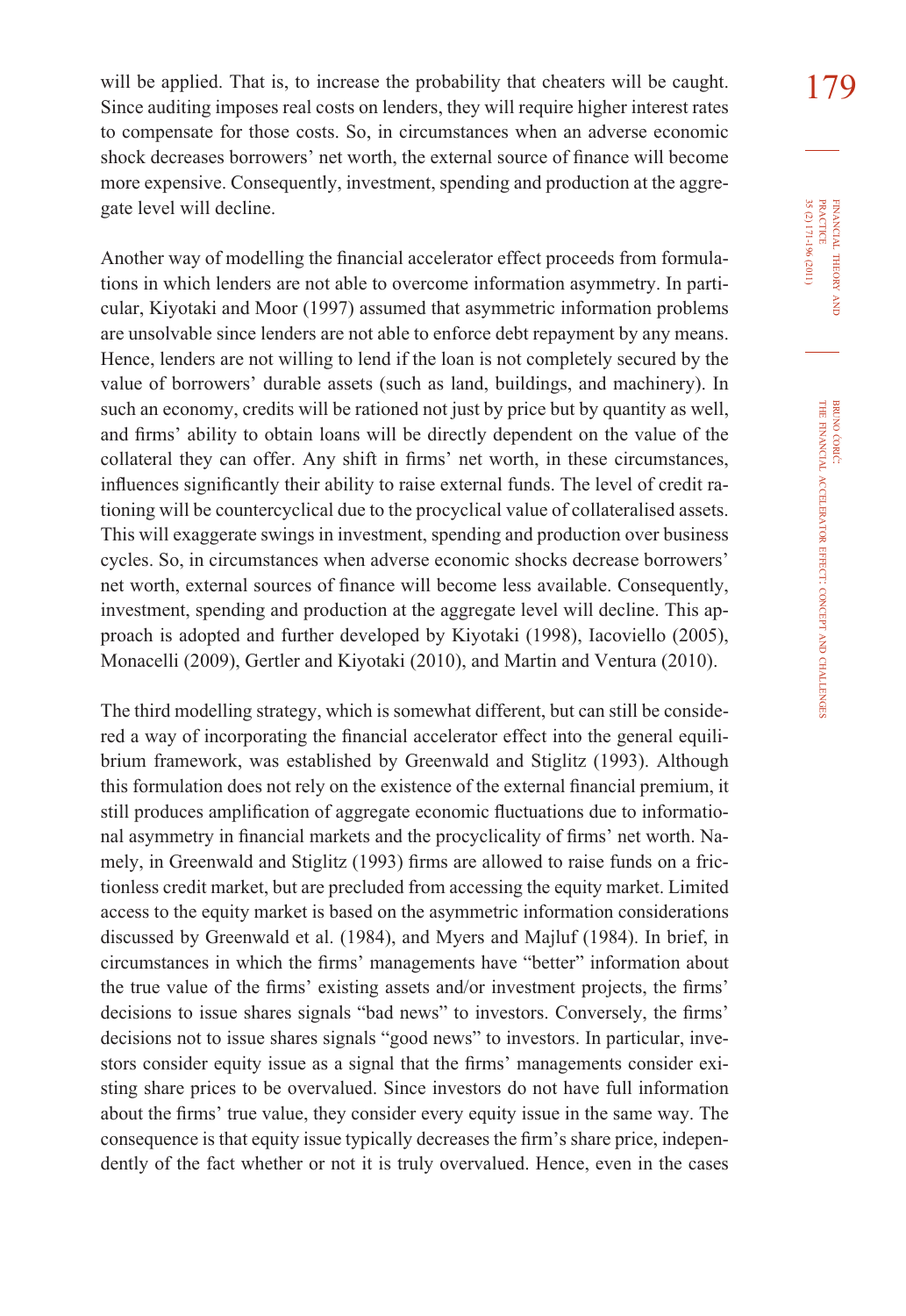180 when a project's NPV is positive, firms will often be reluctant to issue new shares and invest, because the decrease in share prices can outweigh increase in value arising from the project's positive NPV. Further, Greenwald and Stiglitz (1993) also assume that firms behave in such a manner as to minimize the probability of bankruptcy, since bankruptcy is costly for stockholders and especially for managers, due to loss of reputation. These costs induce firms to act in a risk-averse manner. Finally, firms operate in a stochastic environment where the outcome of every production and investment decision is uncertain. In an environment which is intrinsically stochastic and in which firms are risk-averse, changes in firms' net worth position can have potentially large effects on their willingness to produce. For example, economic shocks that reduce firms' net worth also reduce the level of their own funds with which the firm may contribute to investment in production. Consequently, if firms want to maintain the same level of investment in production, they have to increase borrowing. Insofar as debt obligations are in the form of state-independent claims, a rise in the share of fixed obligations in financial sources, in a stochastic world, increases the probability of bankruptcy. Since firms are risk averse they will be reluctant to increase borrowing, but will rather decrease investment in production. Decreases in firms' production get translated into decreases in the demand facing other firms, and through this mechanism shocks get transmitted further. Overall, similar to the previous models, financial market imperfections will, due to net worth procyclicality, amplify changes in economic activity over the business cycle. So far, this approach to modelling the financial accelerator effect has been adopted by Arnold (2002) and Gatti et al. (2007).

#### **TABLE 1**

*Different approaches to modelling the financial accelerator effect* 

|                                                                                             | <b>Bernanke and</b><br><b>Gertler's (1989)</b>  | Kiyotaki and<br>Moor's (1997)                   | <b>Greenwald and</b><br><b>Stiglitz's (1993)</b>                                        |
|---------------------------------------------------------------------------------------------|-------------------------------------------------|-------------------------------------------------|-----------------------------------------------------------------------------------------|
| Cause of the<br>financial<br>accelerator effect                                             | informational<br>asymmetry on<br>credit markets | informational<br>asymmetry on<br>credit markets | informational asymmetry<br>on equity markets and<br>risk aversion of firms'<br>managers |
| Ability of financial<br>markets<br>participants to<br>overcome informa-<br>tional asymmetry | problem can be<br>solved                        | problem cannot be<br>solved                     | problem cannot be<br>solved                                                             |
| Change in net<br>worth induce<br>change in                                                  | cost of credits                                 | availability of<br>credits                      | willingness to<br>borrow                                                                |

FINANCIAL

THEORY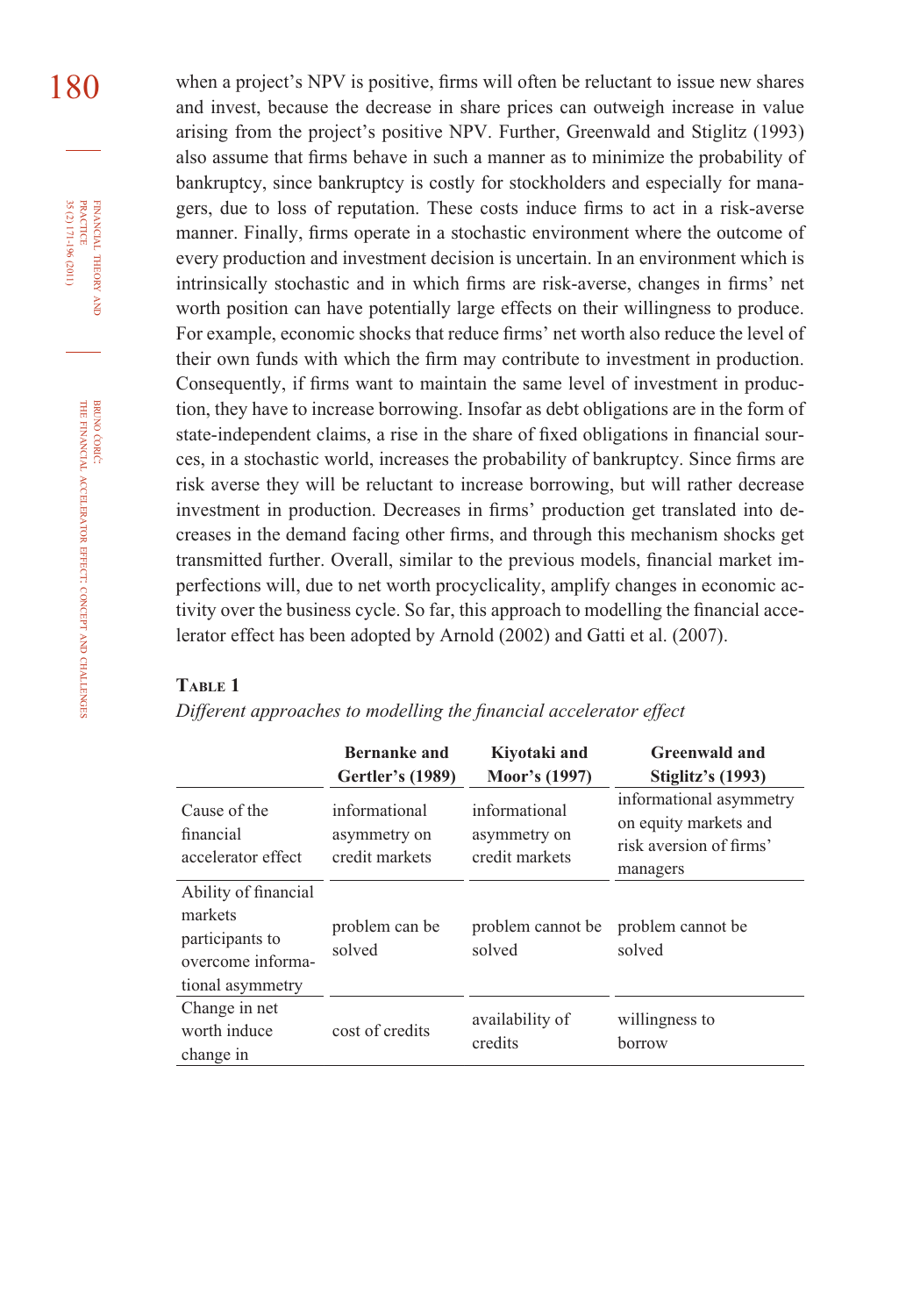# **181 181 181 181 181 181 181 181 181 181 181 181 181 181 181 181 181 181 181 181 181 181 181 181 181 181 181 181 181 181 181 181 181 181 181 181 181**

Another feature of the financial accelerator literature is that almost all studies in this field concentrate on one group of economic agents.<sup>6</sup> Following Bernanke and Gertler (1989), Greenwald and Stiglitz (1993) and Kiyotaki and Moore's (1997) seminal contributions, the large majority of general equilibrium models in this field concentrate on firms' borrowing in the formulation of interactions between imperfect financial markets and short-run economic fluctuations. The general orientation of the literature toward explanation of the financial accelerator effect through the behaviour of one group of economic agents (usually firms) is based on the intention to reduce technical concerns and keep models relatively simple to maintain tractability. This strategy is not a product of beliefs that the activity of other economic agents is not influenced by the same kind of financial market imperfections. On the contrary, as Bernanke et al. (1999) emphasized, a complete description of the financial accelerator mechanism will likely include a significant role for non-firm borrowers such as households and banks.

The financial accelerator effect on household spending occurs because households, as well as firms, finance some of their expenditures by borrowing. In particular, households usually finance investments in housing and purchases of other durable goods by raising funds in credit markets. These finance transactions are also characterized by asymmetric information problems between the borrowers (households) and the lenders (banks). Therefore, households' ability and/or terms under which they are able to obtain funds, hence their spending, are also influenced by their net worth. Since empirically a large proportion of households' borrowings are secured by real estate, the literature has focused primarily on the effect of changes in house values (seminal contributions include: Aoki et al., 2002,  $2004$ ; and Iacoviello,  $2005$ ). Aoki et al.  $(2004)$  described the financial accelerator effect on household spending as follows. A positive shock to economic activity causes a rise in house prices, which leads to an increase in homeowners' net worth. This decreases the external finance premium, which leads to a rise in housing investments and also spills over into consumption demand (spending on durables). Consequently, the same mechanism that propagates economic shocks through firms' investments should also work through households' spending and investments decisions. It does not seem unreasonable to assume that the effect of the net worth changes on households' investments should be even more pronounced than on the firms', since households are unable to raise alternative sources of finance through equity or bond issues, but are exclusively oriented towards banks as the sources of external funds.

Recently Gertler and Kiyotaki (2010) developed a general equilibrium model in which the financial accelerator effect emerges due to an asymmetric information

FINANCIAL THEORY FINANCIAL THEORY AND<br>PRACTICE<br>35 (2) 171-196 (2011) 35 (2) 171-196 (2011) PRACTICE

<sup>6</sup> For a model which simultaneously combines the financial accelerator effect on firms' and banks' economic activity in a partial equilibrium environment see Holmstrom and Tirole (1997). Iacoviello (2005) combines the financial accelerator effect on firms' and households' activity in a general equilibrium model.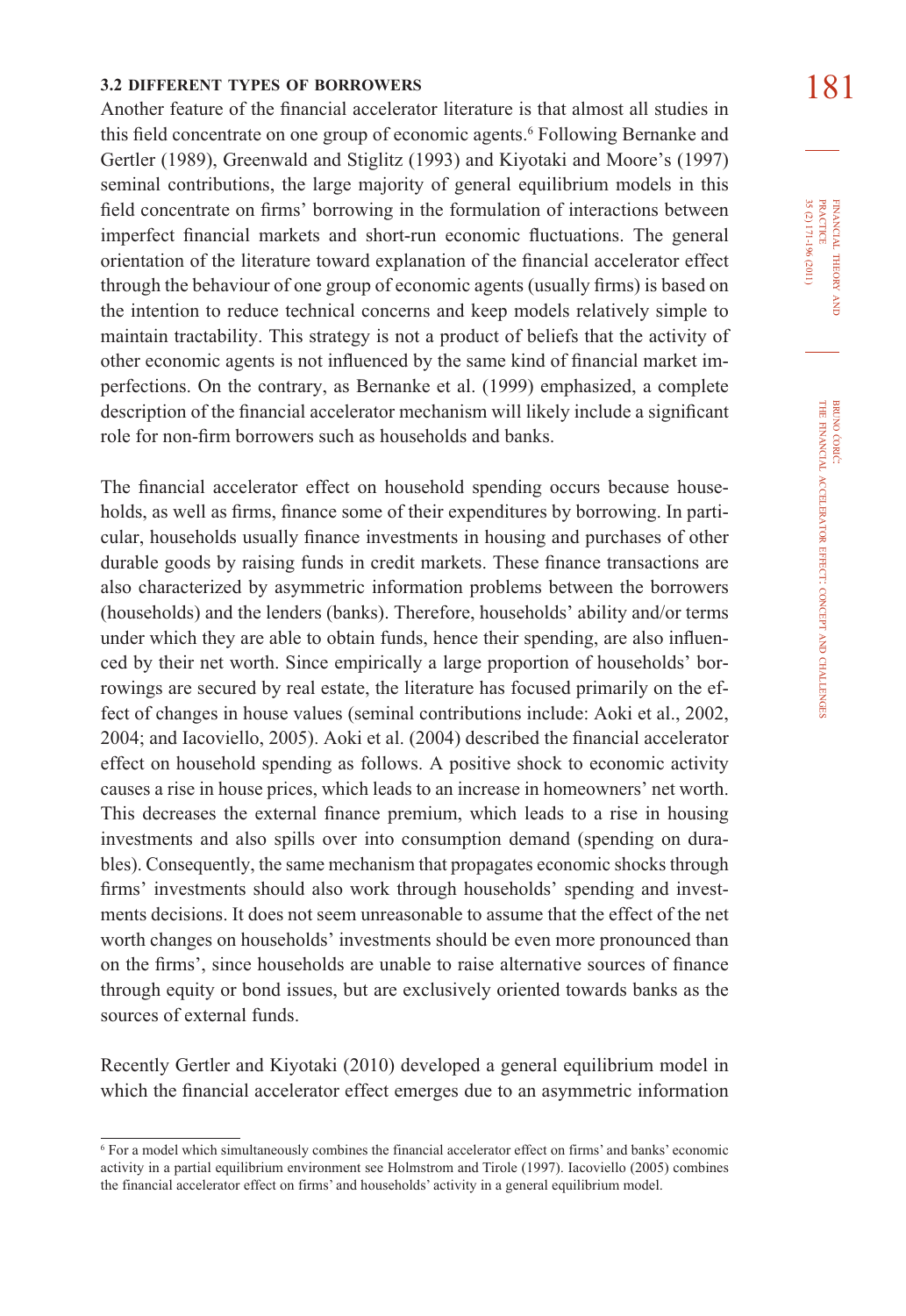182 problem that constrains the ability of banks to obtain funds from depositors in retail as well as in wholesale ("inter-bank") financial markets. Since banks enter the deposit market as borrowers and given that they can go bankrupt as well as firms, there is no reason to assume that banks' ability to collect funds and/or the costs of the funds will not be influenced by their net worth (bank capital). To the extent that the economic shocks affect banks' net worth<sup>7</sup> it might also affect banks' ability to attract funds. Why does banks' net worth matter for attracting funds? The reason is the same as before – information asymmetry. Depositors cannot observe how much risk banks are taking while investing their money. However, they know that bankruptcy is costly. Higher bank net worth implies larger costs of bankruptcy and, hence, lower incentive to take risk. Additionally, higher bank net worth means a more liquid bank, that is, a better ability to compensate unanticipated losses and again a lower probability of bankruptcy. In sum, depositors will be more willing and/or will request a lower deposit interest rate to put their money in bank with high net worth. They will also be more willing to "contribute" to bank capitalization by investing in bank's issue of new shares if that bank has higher net worth. This is important because a negative effect of a reduction in banks' net worth on loans supply can also be caused by banks' intention to maintain a desired or imposed capital adequacy ratio (see below). Unlike that of firms and households, the economic activity of the banks does not consist of spending on durables and houses, or of production and investment. Yet, since banks finance these activities to a large extent, a change in their net worth can have an effect on aggregate spending, investment and production. The terms and amounts of the funds the banks collect directly determine the terms under which they lend, and the amounts they are able to offer to potential borrowers. Therefore, adverse changes in their net worth can cause credit tightening and negatively affect households' and firms' expenditure and overall economic activity.

#### **4 MONETARY TRANSMISSION MECHANISM**

The financial accelerator effect has recently been used in many different areas of research, for example: Cepedes et al. (2004), Gertler et al. (2007) and Magud (2010), among others, analysed properties of different exchange rate regimes using the financial accelerator framework; Olivero (2010) explored the relationship between the financial accelerator and international transmission of business cycles; Aghion et al. (2005) incorporated this effect in the analysis of the relationship between output volatility and growth. Assuming that entrepreneurs raise funds on imperfect credit markets, Wasmer and Weil (2004) developed a theory of job creation and job destruction that suggests the existence of a financial accelerator effect based on the general-equilibrium feedback between credit and labour market; Portes (2007), Portes and Ozenbas (2009), and Ćorić and Pugh (2011) explore the role of the financial accelerator effect in the so-called great modera-

FINANCIAL

PRACTICE

<sup>7</sup> For example, negative economic shock can increase the non-performing loans rate and/or decrease the value of banks' securities. In the case of the exogenously induced increase in interest rate banks can also suffer capital erosion due to a maturity mismatch between banks' assets and liabilities.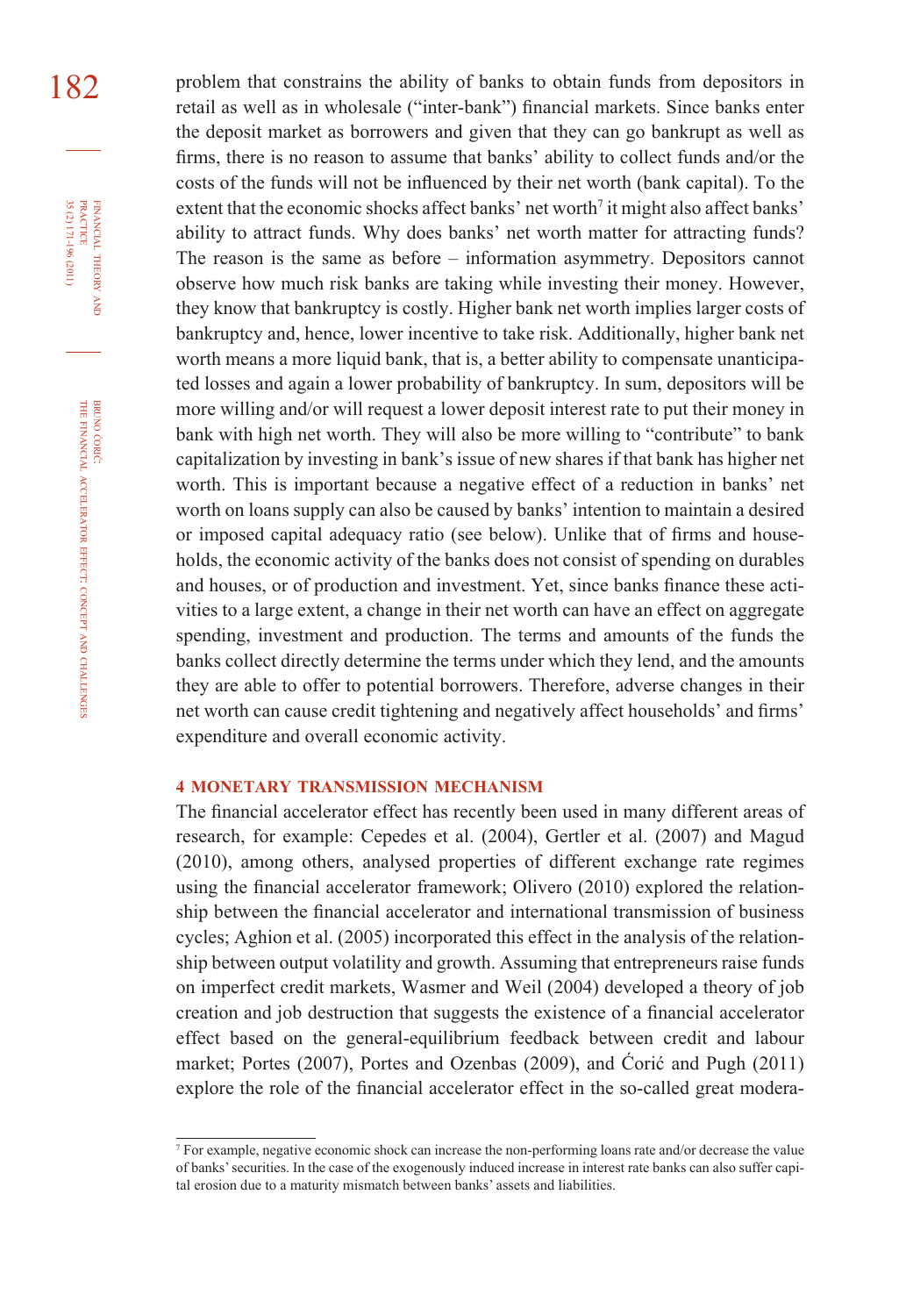tion. Hirose (2008) investigated sources of asset price fluctuation in Japan using  $\begin{array}{c} 183 \end{array}$ this model. Using the general equilibrium model with financial accelerator, Freedman et al. (2010) estimated the effects of fiscal stimuli during the crises.

For example, in the monetary policy literature, the financial accelerator effect has been particularly intensively used. Almost in parallel with the financial accelerator theory there has been a development of literature that considers information-based financial market imperfections as a channel through which monetary policy measures influence aggregate economic activity, the so-called credit channel of monetary policy (groundbreaking contributions include: Bernanke and Blinder, 1988, 1992; Bernanke and Lown, 1991; Gertler and Gilchrist, 1993; Hubbard, 1995; Kashyap and Stein, 1995; and Bernanke and Gertler, 1995; more recent papers include: Iacovielo, 2005; Gertler et al., 2007; Monacelli, 2009; Van den Heuvel, 2009; Gertler and Kiyotaki, 2010). The financial accelerator effect has been considered one of the main mechanisms on which the credit channel is based (this channel consists of the bank lending channel and the balance sheet channel).

That is, the financial accelerator effect forms the theoretical background for the balance sheet channel. According to the balance sheet channel, a change in monetary policy impacts on the balance sheet (net worth) of firms.<sup>8</sup> A change in balance sheet affects their borrowing and, consequently, the overall aggregate economic activity. In particular, if changes in monetary policy are defined as exogenously induced changes in the interest rate (Bernanke and Mihov, 1998), then monetary policy changes can have effect on all three components of firms' net worth. For example, an increase in interest rate should induce a decrease in the market value of firms' illiquid assets simply because the market will discount future returns from those kinds of asset by a higher interest rate. Further, an increase in the interest rate may increase firms' indebtedness to the extent that corporate loans have variable interest rates. Finally, since the policy-induced increase in interest rate depresses the aggregate demand, firms' liquid asset flows, that is, flows from existing economic activity, can also decrease due to a decline in demand for products. Thus, the monetary policy-induced increase in interest rate pushes all three components of net worth in the "same", unfavourable direction. That increases the external finance premium and, consequently, depresses the aggregate economic activity. For the same reasons the borrowing, hence also the investment and spending of households, should be affected in the same manner.

The financial accelerator effect has recently been used to explain the bank lending channel as well. According to the bank lending channel, monetary policy can influence aggregate economic activity through policy-induced changes in loan supply. In short, the tightening of monetary policy reduces banks' lending capacity which, in turn, causes a decline in loan supply and/or tightening of the lending

<sup>8</sup> In the monetary literature the financial accelerator effect and the term net worth are also known as the balance sheet effect and balance sheet.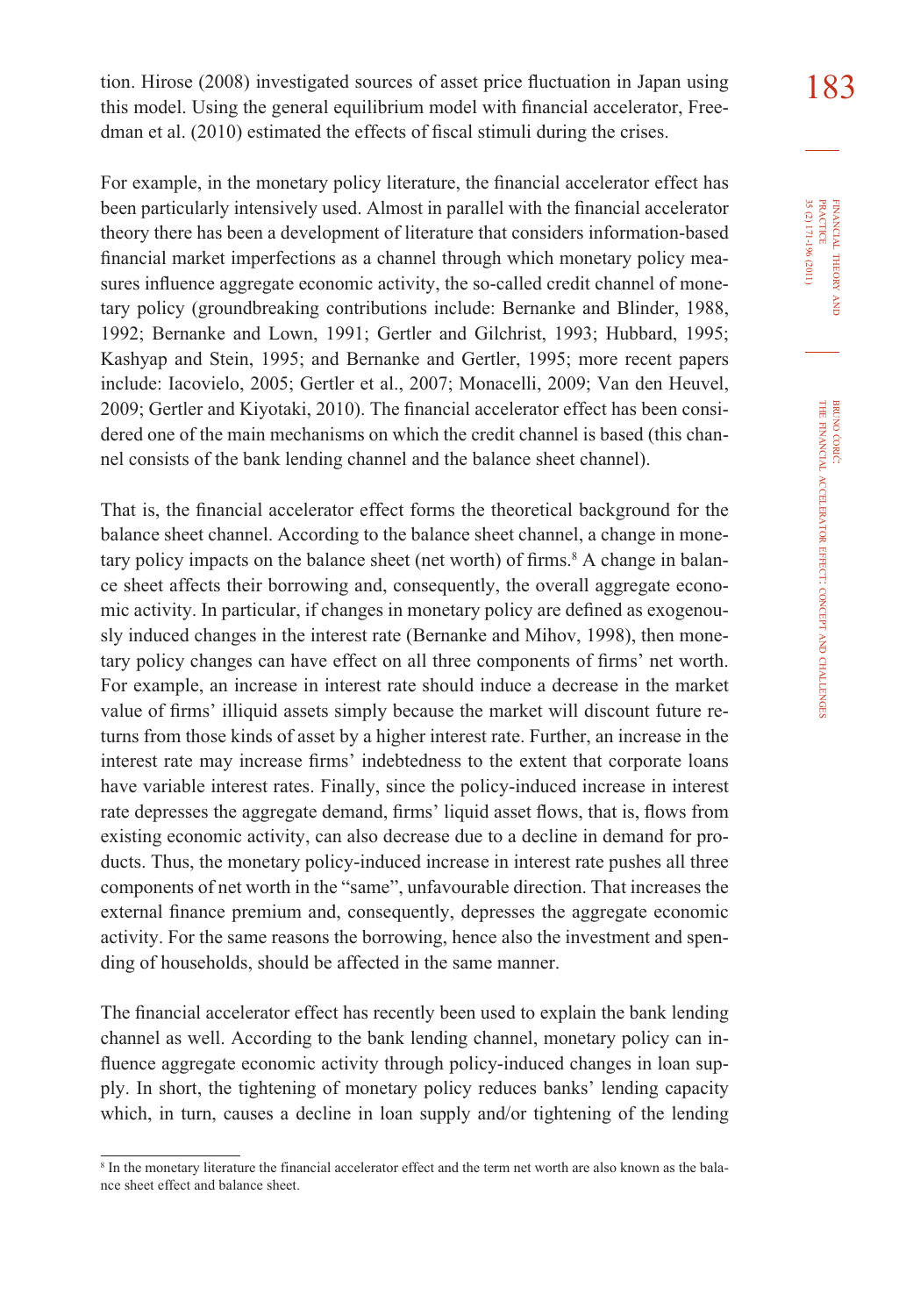184 conditions, and the reduction in overall economic activity. Opinions differ about what kind of monetary policy changes credit supply, and for what reasons. The "traditional" view focuses on the effects of reserve requirements and the central bank's open market operations.<sup>9</sup> The recent literature, however, has focused on the potential effect of monetary policy changes on banks' net worth (capital), and resulting change in loan supply due to the financial accelerator effect<sup>10</sup> (see for example: Kishan and Opiela, 2000; Hubbard, Kuttner and Palia, 2002; Aikman and Vileghe, 2004; Gambacorta and Mistrulli, 2004; Van den Heuvel, 2002, 2009). Namely, to the extent that changes in the short-term interest rate affect banks' capital they might also, due to information asymmetry, affect banks' ability to attract funds and, hence, their loans supply. This literature suggests that an increase in the interest rate might reduce banks' capital through two channels. The first channel is recognised by Bernanke and Gertler (1995), who note an increase in banks' holdings of volatile securities and derivative instruments. This might increase the sensitivity of bank lending to changes in the interest rate. For example, a rise in interest rate lowers the value of securities. That reduces banks' capital and negatively affects their ability to attract funds. The second channel is proposed by Van den Heuvel (2002, 2009). It arises due to a maturity mismatch between banks' assets and liabilities. Namely, deposits usually have a shorter time duration than bank loans. This means that interest rates on bank loans are slower to adjust to changes in the interest rates than the interest rates on their liabilities, simply because loans, on average, are less frequently (re)negotiated. Hence, this mismatch should decrease banks' profitability and reduce their capital. Taken together, when the central bank increases the short-term interest rate both effects should have a decrease in banks' capital as a consequence. Reduction in banks' capital will increase the agency costs of collecting funds and, in turn, negatively affect banks' ability to attract funds. The limitations in banks' deposit collection will then cause decline in loan supply and the reduction in overall economic activity.

#### **5 DISCUSSION**

The literature reviewed offers a coherent theoretical framework in which economic shocks are amplified and propagated due to information-based financial market frictions. The financial accelerator effect demonstrates that irrationalities such as herd behaviour, animal spirit or myopia, are not necessary to explain the active role of financial markets in real economic activity, and that financial markets can have an active role in short-run output fluctuations even when all economic agents conform to the postulates of rational expectations and optimising behaviour.

THEORY

<sup>9</sup> According to this point of view, an increase in the reserve requirement level or/and the central bank's open market sales will contract the funds banks have at their disposal for lending and so reduce loan supply. The underlying assumptions are that banks are not able to easily compensate for lost deposits and that borrowers are unable to frictionlessly substitute bank loans with other sources of finance.

<sup>&</sup>lt;sup>10</sup> This potential effect is also known as the bank capital channel.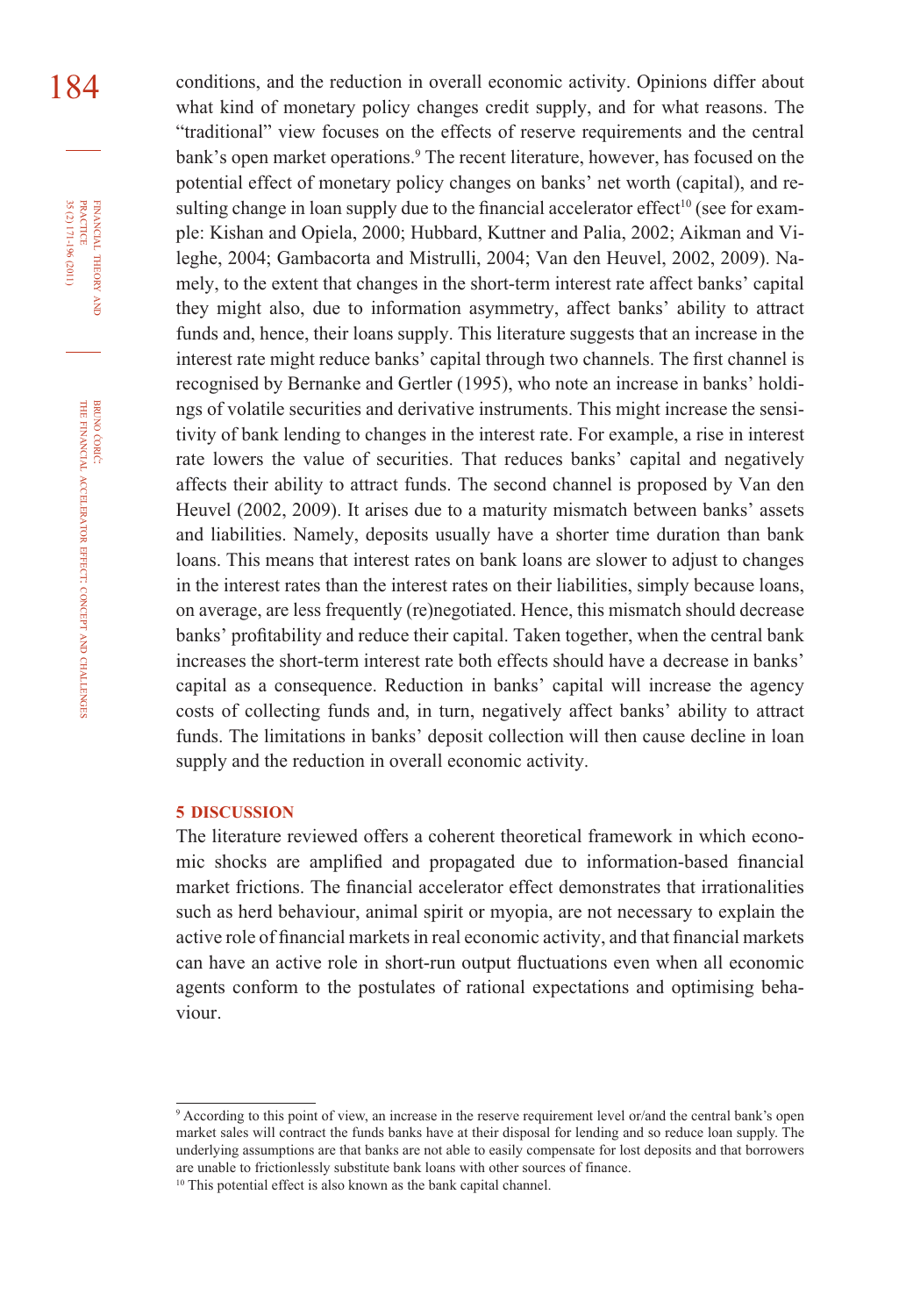The financial accelerator literature also offers a plausible first principle based ex- $\frac{185}{185}$ planation of the proximate causes of the recent crisis. If we consider the collapse of the subprime mortgages market in September of 2007 as the initial economic shock, then this shock can hardly be categorised as large. Although the size of subprime mortgages market was large in absolute terms (\$0.7 trillion) it was less than 0.5 percent of the size of US financial markets (Bank of England, 2007). Hence, it is puzzling how default on these loans could become the source of the most severe crisis of this era. A possible explanation can be summarised as follows. The collapse of the US subprime mortgage market forced financial intermediaries to write off hundreds billion dollars in bad loans and caused an erosion of their capitalization. Deterioration of intermediaries' balance sheets harmed their ability to raise funds, which reduced their lending capacity. Consequently, lending standards that non-financial borrowers face tightened and loan supply declined. The credit crunch adversely affected investment, consumption and property prices that are sensitive to the free flow of credits and lending standards. Decline in house and real estate prices caused erosion of households' and firms' net worth and accordingly a decline in their debt capacity. Weakening of non-financial borrowers' debt capacity further increased external financial premium and amplified existing decline of investment, consumption and output. Decline of the aggregate economic activity, the ensuing rise in unemployment and reduction in housing prices increased the amount of nonperforming loans. This reduced intermediaries' profitability and further deteriorated their net worth with another pro-cyclical feedback into the aggregate economic activity. Overall, the initial shock to the financial sector itself seems to have caused and/or intensified the deterioration of the net worth of all three groups of economic agents and through the financial accelerator effect generated a severe crisis.<sup>11</sup>

The financial accelerator can also provide a theoretical background for the credit policy measures taken during this crisis by the Fed and many other central banks and fiscal authorities, which are often seen as old-fashioned and contradictory of modern economic theory. In particular, the Fed reacted to the current crisis using three types of credit policy measures: by making imperfectly secured loans to financial institutions; by lending directly to high grade non-financial borrowers; and by equity injection and debt guarantees to large financial institutions (Gertler and Kiyotaki, 2010). The same or similar measures to facilitate credit flows and boost financial institutions' net worth were taken by monetary and fiscal authorities of many other countries as well. Using the dynamic general equilibrium mo-

 $11$  It is important to stress that this is just one of the possible explanations of proximate causes. The ultimate causes of the recent financial crisis are still a matter of debate and intensive research. At the moment a few questions seem to be crucial with respect to the ultimate causes of recent financial crisis. What was the source of excessive liquidity on the financial markets of the US and other industrialized countries in the years before outbreak of recent financial crisis? To what extent did financial innovations and financial derivatives, which had been supposed to make the financial system more stable by diversifying risk and rising liquidity, amplify the problem of information asymmetry? Why did financial institutions engage in excessive risk taking? To what extent might the principal-agent problem between the owners and managers of financial institutions contribute to excessive risk taking?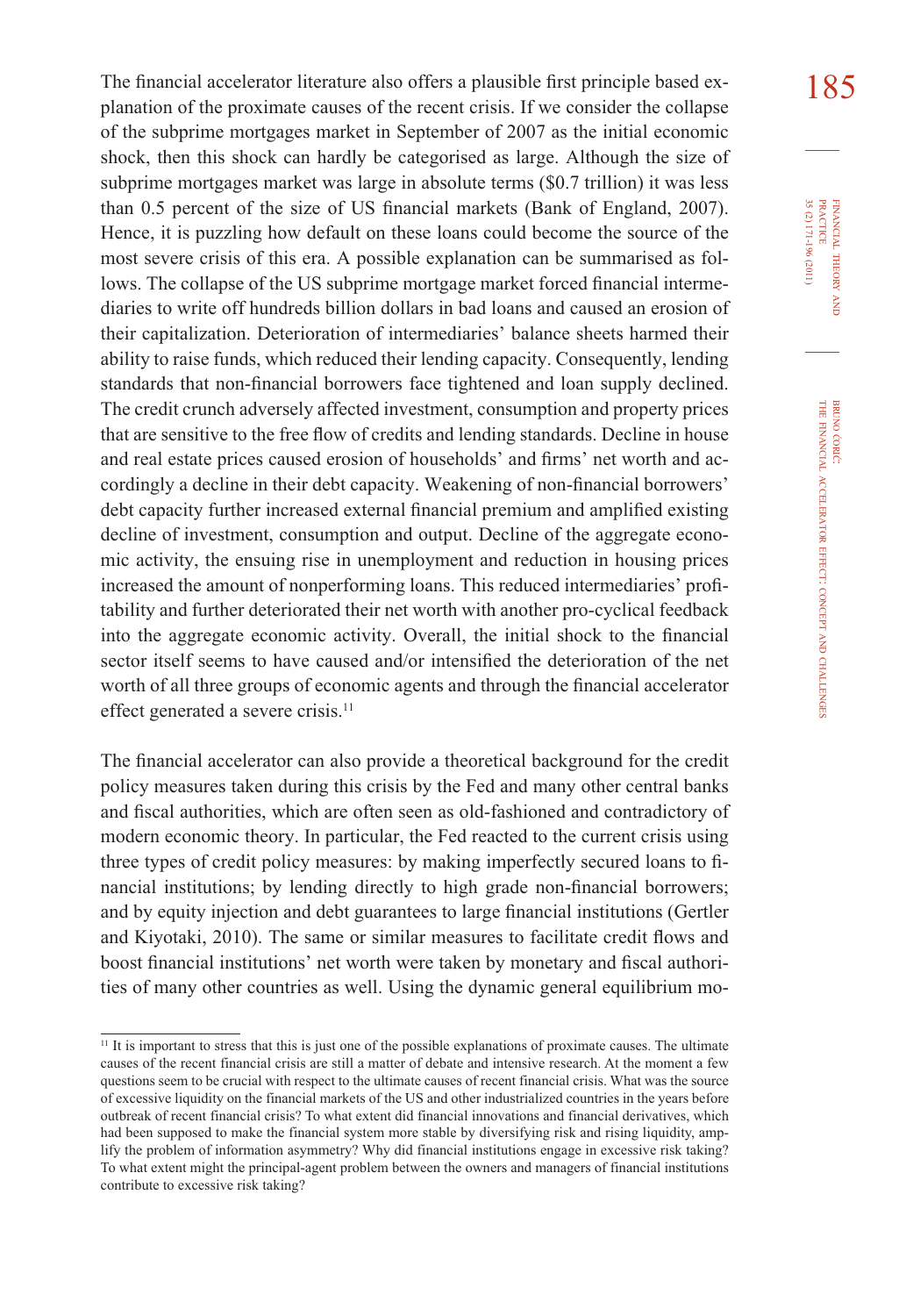186 del in which the financial accelerator effect emerges due to changes in banks' net worth Gertler and Kiyotaki (2010) demonstrated that implementation of this kind of measures can have beneficial effect on the aggregate economic activity during the crisis by reducing the rise in the external finance premium. The results of Gertler and Kiyotaki's (2010) model simulations also demonstrated that the net benefits from these credit market measures increase with the severity of the crises, which helps to account for why it makes sense to employ them only in the cases of severe recession. These results are important because they demonstrate that these measures are in line with modern, first-principle based macroeconomic theory.

> Theoretical consistency and the ability to offer a plausible explanation of the recent crisis has drawn attention of a broader economic community toward the idea of the financial accelerator. However, despite its recent popularity in the broader economic community, the empirical evidence on the economic significance of this effect is still relatively weak. The empirical estimates of the financial accelerator effect face three main difficulties. Problems that are commonly acknowledged are: potential endogeneity that hampers any evaluation of aggregate data, and inability directly to observe and measure the external finance premium.

> A problem that has not been recognised, and that makes an empirical assessment of the financial accelerator effect even more difficult is that the existence of a procyclical external finance premium is a sufficient but not a necessary condition for the existence of the financial accelerator effect.

> The financial accelerator effect suggests that adverse economic disturbances lead to a decrease in aggregate investment due to a shift in the credits supply curve caused by increases in asymmetric information costs. Hence, it seems that empirical tests can focus on the possible existence of procyclical movements in aggregate credit flows, that is, the existence of a positive correlation between aggregate credit and aggregate output movements. The strong positive correlation between these variables is, in general, observed in aggregate time series (see for example: Dell'Ariccia and Garibaldi, 2005). However, the joint test based on aggregate data is unlikely to be informative about the existence of financial accelerator (Bernanke et al., 1996). This testing procedure suffers from the so-called identification equivalence problem. The positive correlation between aggregate credit changes and GDP changes can be caused not just by movements in credit supply but by movements in credit (investment) demand as well. For example, King and Plosser (1984) demonstrated that procyclical movements of aggregate credit flows can be generated by a frictionless real business cycle model, in which changes in aggregate credits flows are caused solely by shifts in investment demand. The inability to distinguish between different sources of observed colinearity makes this testing procedure unsuitable. Hence, the empirical literature has followed alternative identification strategies. These empirical investigations consist of two groups of studies.

FINANCIAL

35 (2) 171-196 (2011)

THEORY FINANCIAL THEORY AND PRACTICE 35 (2) 171-196 (2011) PRACTICE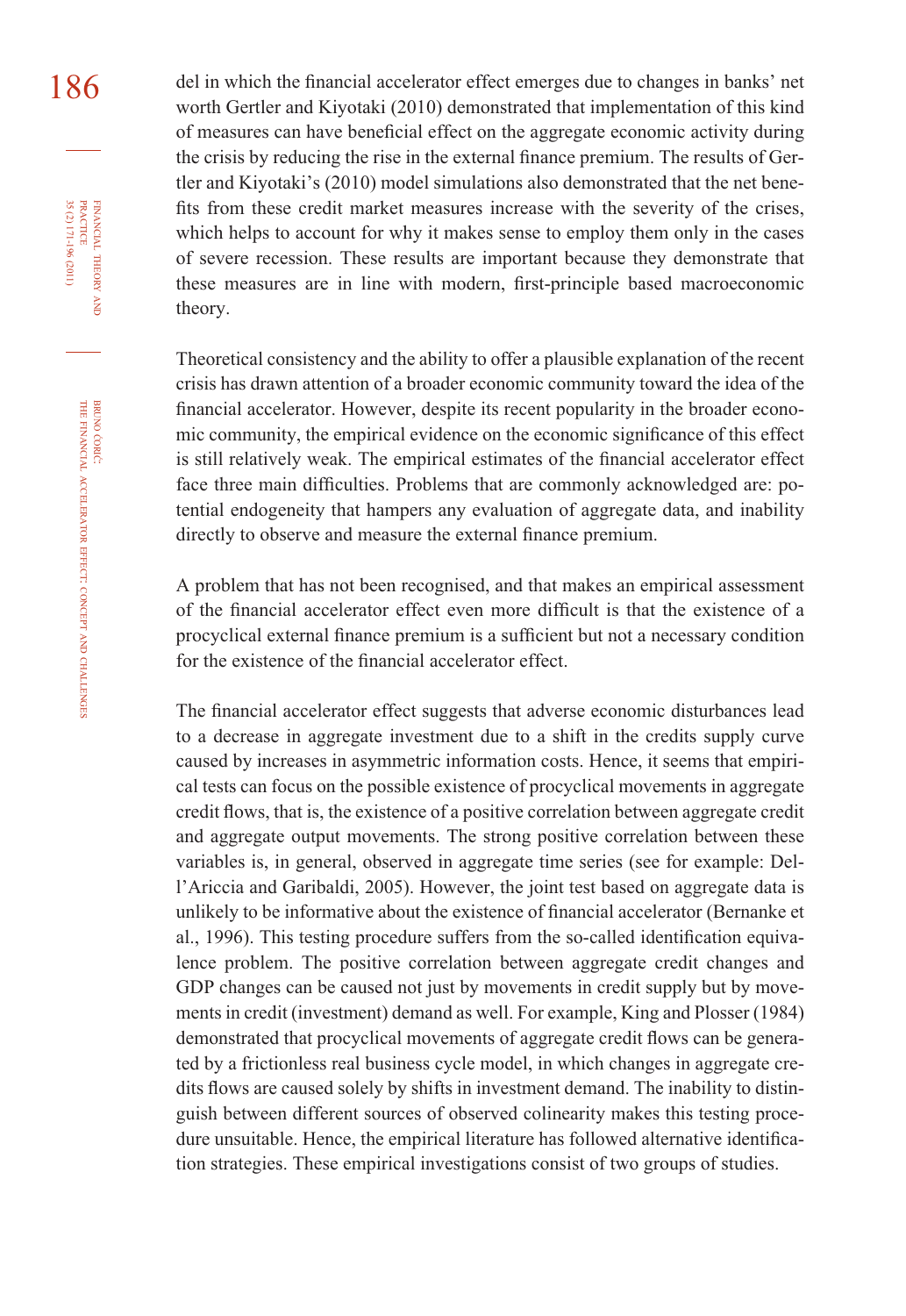The first group of studies focuses on the relationship between variables that are  $187$ meant to proxy the external finance premium and aggregate economic activity. That is, in the majority of models, the financial accelerator effect is based on a countercyclical external finance premium that is not directly observable. Gertler and Lown (1999) argued that the development of a high-yield debt market (the "junk bonds" market) in the early 1980s in the US can potentially resolve this problem. According to Gertler and Lown (1999) a high-yield bond spread<sup>12</sup> should provide a good overall indicator of the external finance premium since firms that raise funds by issuing high-yield bonds are the kind of firms that can be supposed to face frictions on credit markets. On the other hand, AAA rated firms are very unlikely to face asymmetric information problems on financial markets. During recession the cost of finance (bond rate), according to the financial accelerator effect, should increase more for firms that are more exposed to asymmetric information. Hence, the high-yield bond spread should rise. The reverse should be true over the economy expansionary phase. The results of their empirical tests confirmed this prediction of the financial accelerator theory. In particular, they found a strong inverse relationship between high-yield spread and output gap. The results of Gertler and Lown (1999) were confirmed by Mody and Taylor (2004), who recorded a high negative correlation between high-yield spread and annual percentage changes in real GDP. Recently, Aliaga-Diaz and Olivero (2010) found that price-cost margins for US banks are also consistently countercyclical, which can be an indicator of the financial accelerator effect in the banking sector. Although these results are consistent with the theory of the financial accelerator, a few issues challenge robustness and raise some concerns about this testing approach. First, whether high-yield bond spread is good proxy for external finance premium is a matter of debate; AAA rated firms are on average considerably larger than firms that raise funds on the high-yield bond market. The recent economic crisis has demonstrated that size (still) matters. Hence, the evidence that the bond rates of AAA rated firms increase less during recession than bond rates on the high-yield bond market can reflect investors belief in the "too big to fail" hypothesis. Furthermore, the large companies are usually more internationally diversified, which can make them less exposed to change in domestic GDP. Therefore, the negative correlation between high-yield spread and annual percentage changes in real GDP can also be the results of the larger international diversification of AAA rated firms. Second, identification of a countercyclical external finance premium does not necessary imply that this premium intensifies the effects of aggregate shocks. Third, the results of these studies are based only on US data, using a relatively short series, with only one significant recession in the cases of Gertler and Lown (1999) and Mody and Taylor (2004). Fourth, due to the short time period and lack of data for other countries, the potentials for further application of this approach are limited. Finally, the existence of external finance premium is not a necessary condition for the financial accelerator effect. In particular,

FINANCIAL THEORY FINANCIAL THEORY AND<br>PRACTICE<br>35 (2) 171-196 (2011) 35 (2) 171-196 (2011) PRACTICE

<sup>&</sup>lt;sup>12</sup> The high-yield bond spread is the difference between high-yield bond rate and the corresponding rate for the bonds of AAA rated firms.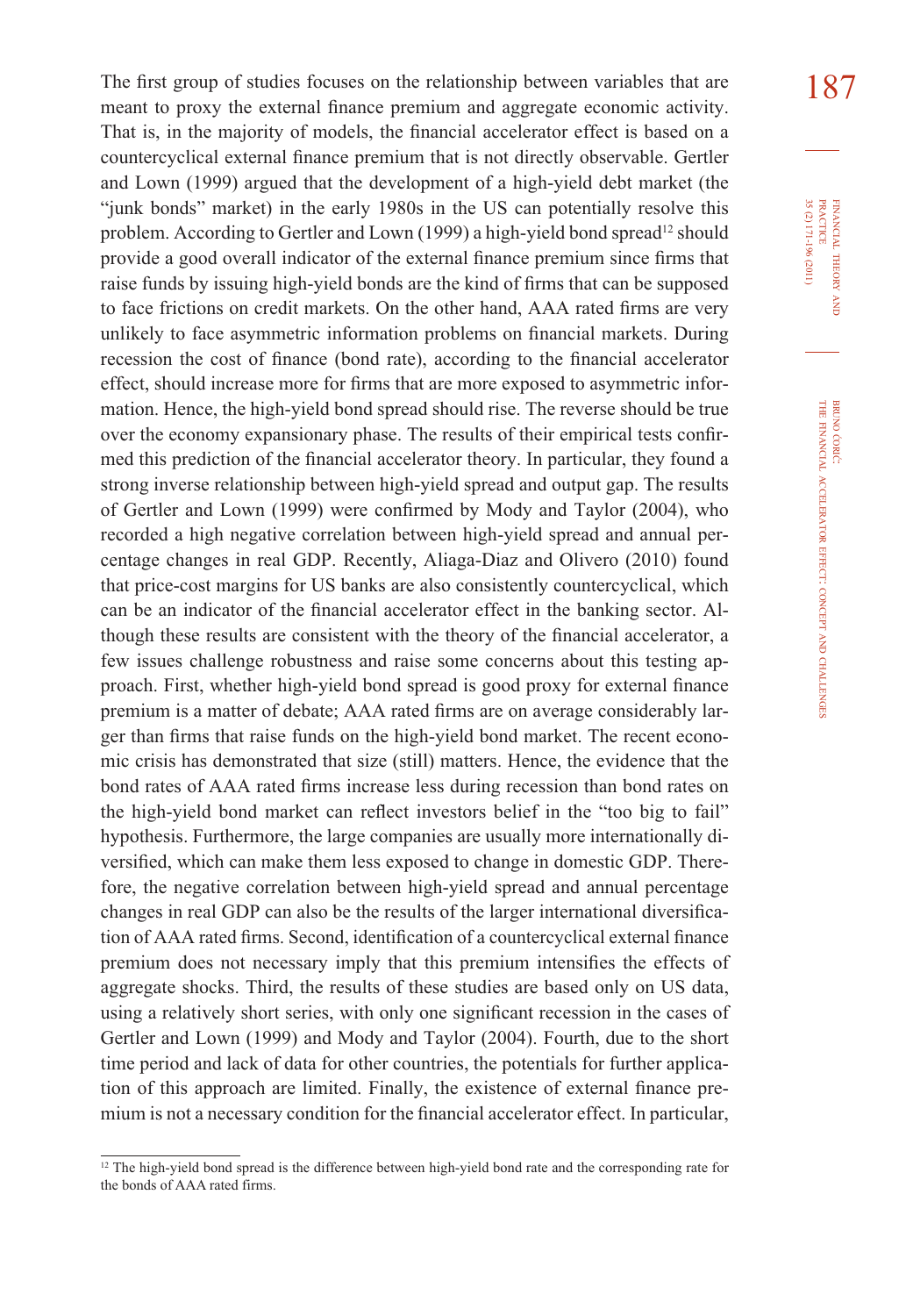188 the information asymmetry on financial (equity) markets can amplify and propagate economic shocks because procyclical changes in economic agents' net worth produce countercyclical change in economic agents' exposure to risk (see Greenwald and Stigliz, 1993). In that respect, possible findings that external finance premium is not countercyclical or that a premium does not even exist (that credit markets are frictionless) would not imply that the financial accelerator effect is irrelevant.

> As well as being a prediction about aggregate investment movements over time, the financial accelerator theory also has cross sectional implications. In particular, financial accelerator theory predicts that economic shocks should have a stronger influence on economic agents that face severe asymmetric information problems than on less exposed agents. The numerous panel data studies on the role of information asymmetry in determining real investment decisions can be considered as the second group of studies that provide empirical evidence in support of the financial accelerator effect. This literature employs the disaggregated (firm and bank level) data to test for the cross sectional difference in the effects of change in the internal source of finance on firms' investment and banks' lending. In brief, the literature was initiated by Fazzari, Hubbard and Petersen (1988) (FHP). FHP used Tobin's Q investment model to test for the effect of financial market imperfections on firms' investment. Underlying the FHP approach is the premise that firms' ability and/or the terms under which they are able to borrow, hence also their investment, are a function of their internal sources of finance (net worth)<sup>13</sup>. If this is the case then the estimated coefficient on the variable that measures firms' internal sources of finance (net worth) should be positive and statistically significant when it enters the investment regression equation. Moreover, its inclusion should increase the explanatory power of the standard investment specification. Finally, the estimated coefficient and increase of the explanatory power should be larger for the categories of firms more likely to face financial constraints, i.e. which are more exposed to the asymmetric information problem. The results of FHP empirical estimations were in line with these predictions supporting the hypothesis that internal sources of finance are an important determinant of firms' real investments. These findings have been confirmed by large number of empirical studies (for references and a recent review of this literature see Ćorić, 2010). Essentially the same approach, with similar results, has been used to test the role of information asymmetry in determining banks' lending decisions, that is, to test the credit channel of monetary policy (see for example: Kashyap and Stein, 1995, 2000; Kishan and Opiela, 2000; and Gambacorta and Mistrulli, 2004).<sup>14</sup> However, due to some serious shortcomings of this testing approach, these results cannot be considered robust evidence of the financial accelerator effect. For example, the financial accelerator effect is not in the primary focus of this literature, hence, this

<sup>&</sup>lt;sup>13</sup> Firms' internal source of finance is usually proxied by cash flow.

<sup>&</sup>lt;sup>14</sup> Empirical evidence consistent with some implications of the financial accelerator effect can also be found in: Peersman and Smets (2005), Almeida et al. (2006), Mody et al. (2007) and Cavalcati (2010).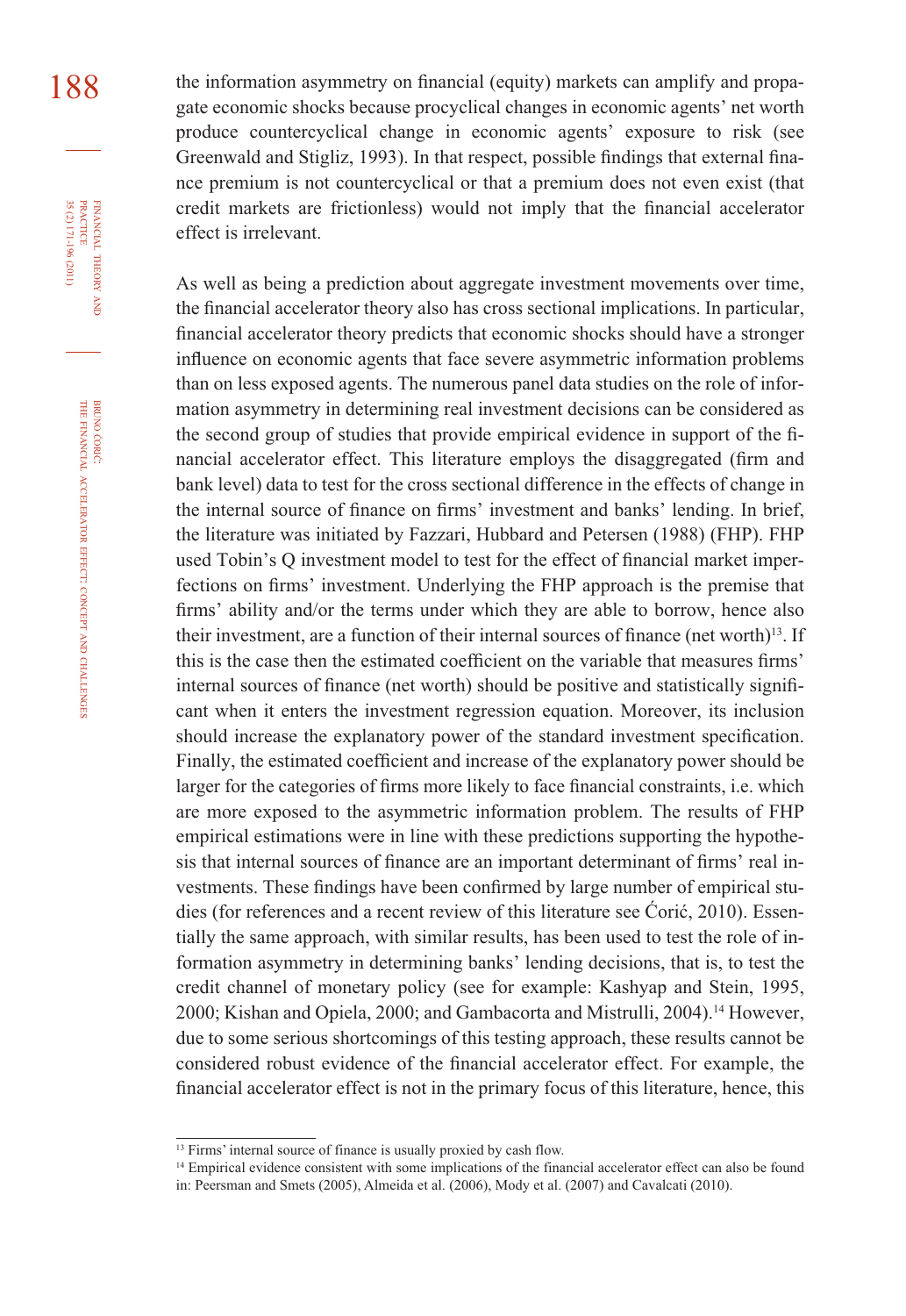literature does not assess to what extent the firms' net worth is procyclical and  $189$ what the potential aggregate effects of these findings are. Furthermore, the recent research has produced three results that cast doubt on the evidence for financing constraints from the studies based on FHP methodology (Cummins, Hassett and Oliner, 2006). First, the cash-flow effect either disappears or becomes much smaller when one controls for the measurement error in Tobin's Q. Second, positive cash-flow coefficients can be generated without any financing constraints. Third, assuming that financing constraints exist, the size of the estimated cash-flow coefficient need not be positively related to the degree of the constraints, which undercuts the key identifying assumption of FHP methodology (for a detailed analysis of these researches see Ćorić, 2010). Although at the moment this literature does not provide robust results, this is a potentially promising line of research. First, the recent methodology for identification of financing constraints proposed by Hovakimian and Titman (2006) and Almeida and Campello (2007) is less subject to the above critiques. Second, since this estimation procedure does not test for the existence of external finance premium it is not subject to the critique that the external finance premium is not a necessary condition for the existence of the financial accelerator effect. Finally, data for this kind of empirical analysis are relatively available, at least for developed countries.

Overall, despite ample theoretical research based on the financial accelerator effect, more research is needed to assess the empirical significance of these models. The necessity of more empirical researches is especially urgent, for two reasons. The financial accelerator effect predicts that this effect should be stronger the deeper the recession is (due to the lower level of net worth). This implication seems to contradict common belief in the business and economic community (see for example, Chatterjeee, 2010), that in the deepest stages of recession the low credit level is caused by lack of credit demand caused by great uncertainty and low business confidence.<sup>15</sup> Second, the recent literature demonstrates that the financial accelerator effect theoretically can go in the opposite direction, "decelerating" economic shocks and reducing output volatility (see: Iacoviello, 2005; House, 2006; and Christiansen and Dib, 2008). Iacoviello (2005), for example, demonstrated that in a case in which debt contracts are written in the terms of the nominal interest rate, as is usually done, the additional possibility of Fisher's debtdeflation effect emerges. Whether the analysed effect is going to work as accelerator or rather as "decelerator" of economic fluctuations depends then on the nature of the economic shocks. In particular, in the case of a negative aggregate demand shock, decline in inflation amplifies any reduction in borrowers' net worth, due to an increase in the real value of borrowers' outstanding debt obligations, and hence, exaggerates the financial accelerator effect. Conversely, in the case of adverse aggregate supply shock a rise in inflation works in the opposite direction,

<sup>&</sup>lt;sup>15</sup> The rationale for expansive short-run fiscal policy during recessions is also to a large extent based on the assumption that in recessions (especially deep recessions) government spending should act to substitute for lower demand for private investments (see for example, recommendations for fiscal policy during the recent crisis in Spilimbergo et al., 2009).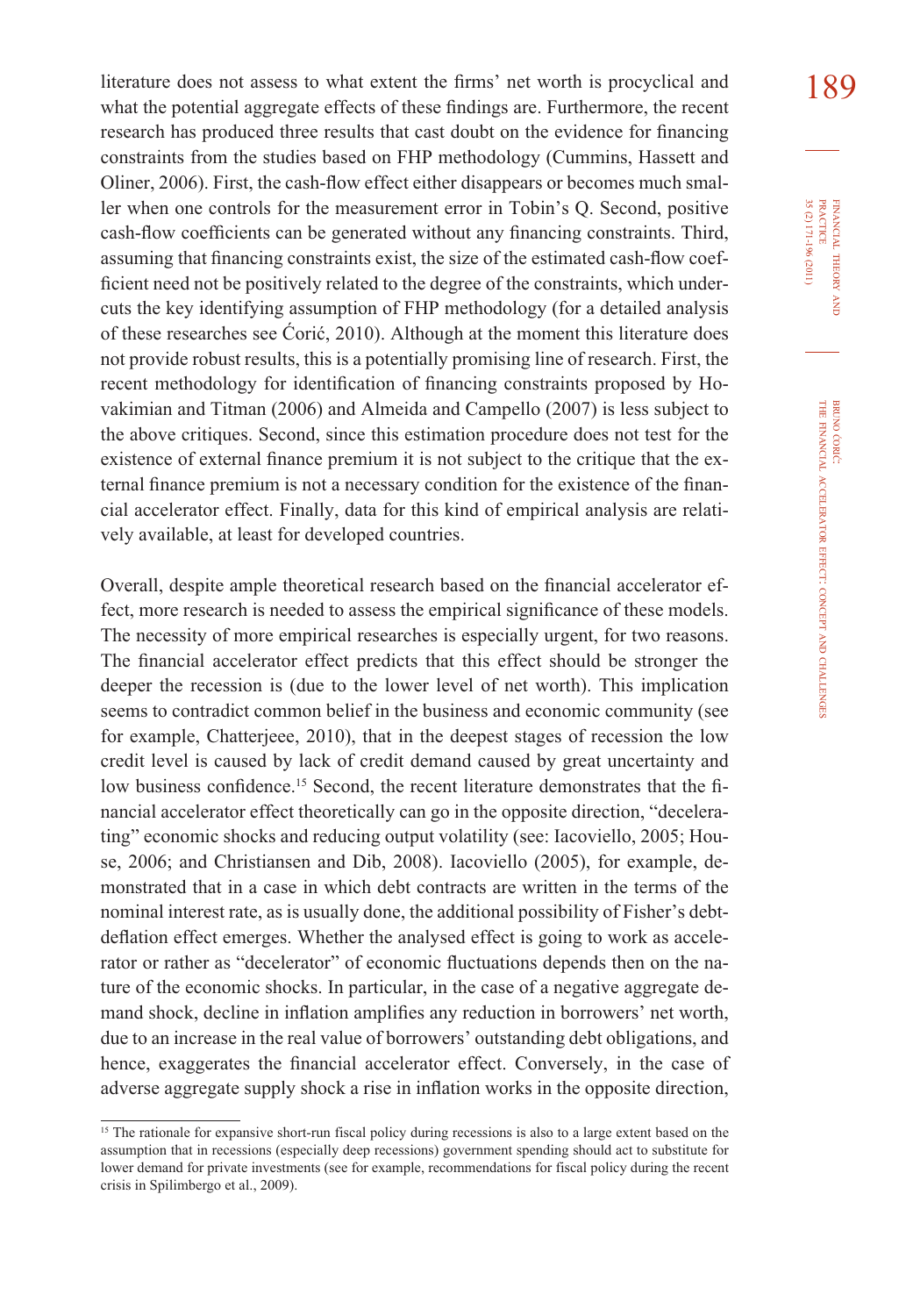190 reducing real value of borrowers' outstanding debt obligations. In that respect adverse supply shocks can be beneficial for the borrowers' net worth and consequently "decelerate" an economic shock.

> With respect to possible further theoretical research, we suggest two new aspects to expand the existing concept of the financial accelerator effect.

> Existing literature accounts for the problem of information asymmetry between economic agents, but not for the information asymmetry "within economic agents". In particular, in many firms, especially in banks, the owners are not the managers. Asymmetric information between owners and managers results in what is called the principal-agent problem. This problem is potentially important for the financial accelerator effect and its introduction in the financial accelerator framework can be informative. Namely, an economic agent's net worth is important for lenders because high net worth implies that an economic agent will behave more diligently and/or take less risk since its losses in the case of bankruptcy will be larger. However, in a case in which managers are not the owners of a firm or bank, their losses in the case of bankruptcy (loss of reputation) seem to be independent of the firm's or bank's net worth. Therefore when the principal-agent problem exists, an economic agent's net worth can lose its relevance for the lender. It is possible to speculate that the financial accelerator effect would still exist in this case since a higher economic agent net worth also implies a lower probability of bankruptcy, and also to speculate that in this case it is relative rather than absolute net worth that would be important to a lender. However, this should be investigated in more detail.

> The literature also presumes that only an individual economic agent's net worth is important. The underlying premise is that a lender is able to observe a borrower's net worth. This assumption can be easily justified when banks are lenders. However, it seems less justified when banks are borrowers. Although banks are forced to release information on their capitalization on a regular basis it still remains doubtful how much firms, and especially households are informed about their net worth. For example, even if households do have information about these data releases it is very doubtful whether they have enough knowledge to understand them and compare capitalization among different banks. Consequently, it would be useful to analyse whether in the case of banks, information about soundness of the overall banking sector that can be communicated through the media or central banks' announcements; what the function of banks' aggregate net worth can be is also important. With respect to the results of existing financial accelerator models this would not make difference since their mathematical formulation is based on the representative agent approach. However, this might be important for the explanation and especially for the empirical assessment of the financial accelerator effect.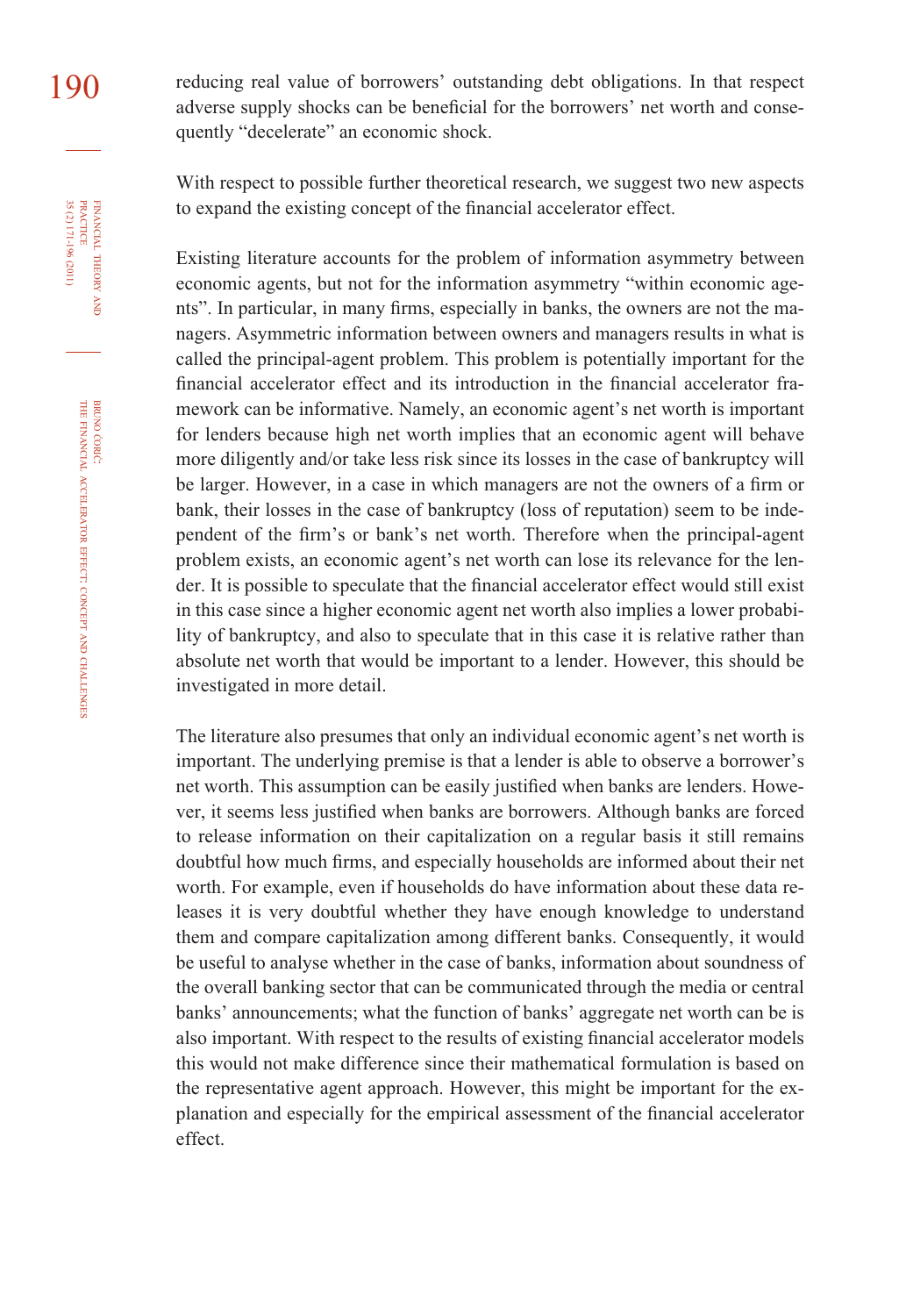**6 CONCLUSION** 191 **191**<br>The severity of the recent economic crisis raises a question about the role of financial markets in modern market economies. This review concentrates on the relationship between information asymmetry on financial markets and short-run aggregate economic fluctuations, the so-called financial accelerator effect.

We found that the financial accelerator effect offers a consistent, first-principle based, explanation of the relationship between financial markets and short-run aggregate economic fluctuations based on informational asymmetry on financial markets. This effect also offers a plausible rationalization of the severe consequences of the subprime mortgages market's crash in September of 2007. Finally, this effect, or more precisely, the prevention of its even stronger manifestation, provides a theoretical background for the credit policy measures taken during the recent crisis by many central banks and fiscal authorities.

These features made the financial accelerator effect recently very popular in the broader economic community. Despite its popularity, and the recent financial crisis, which seems to confirm its significance, the empirical literature has faced serious challenges in the empirical identification of this effect. Overall, we found that existing empirical literature is still unable to provide robust assessments of the size and economic relevance of the financial accelerator effect. More empirical research is necessary especially because the recent literature demonstrates that this effect theoretically could go in the opposite direction and reduce output volatility as well. Finally, we made a case for two new lines of enquiry. In particular, we found that it might be informative to introduce the principal-agent problem between owners and managers into the financial accelerator framework; and also to consider the role of the aggregate net worth of banking sector in the financial accelerator effect and its empirical estimation.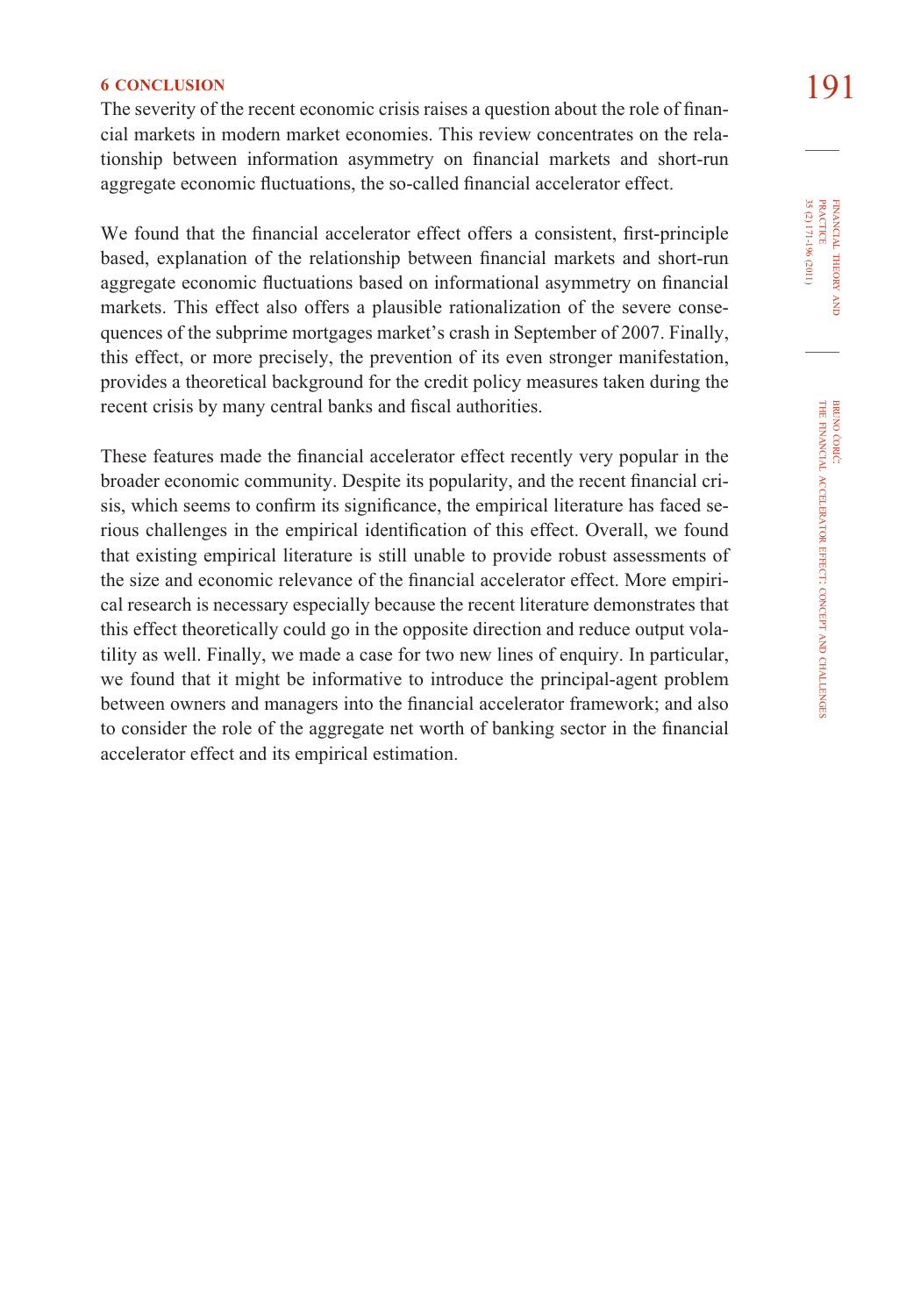# 192 **LITERATURE**

- **AGHION, P. [ETAL.], 2005.** "Volatility and Growth: Credit Constraints and Productivity-Enhancing Investment". *NBER Working Paper*, No. 11349.
- **Aikman, D. and Vileghe, G., 2004.** "How Much does Bank Capital Matter?". *Bank of England Quarterly Bulletin*, 44 (1), 48-58.
- Aliaga-Diaz, R. and Olivero, P. M., 2010. "Is there a financial accelerator in US banking? Evidence from the cyclicality of banks' price-cost margins". *Economics Letters*, 108 (2), 167-171.
- **Almeida, H. and Campello, M., 2007.** "Financial Constraints, Asset Tangibility, and Corporate Investment". *The Review of Financial Studies*, 20 (5), 1429- 1460.
- Almeida, H., Campello, M. and Liu, C., 2006. "The financial accelerator: Evidence from International Housing Markets". *Review of Finance*, 10 (3), 321-352.
- **Aoki, K., Proudman, J. and Vlieghe, G., 2002.** "Houses as Collateral: has the Link between House Prices and Consumption in the U.K. Changed?". *The Federal Reserve Bank of New York Economic Policy Review*, 8 (1), 163-178.
- **Aoki, K., Proudman, J. and Vlieghe, G., 2004.** "House Prices, Consumption, and Monetary Policy: A Financial Accelerator Approach". *Journal of Financial Intermediation*, 13 (4), 414-435.
- **Arnold, L. G., 2002.** *Business Cycle Theory.* New York: Oxford University Press.
- **Bank of England, 2007.** *Financial Stability Report,* No. 22. London: Bank of England.
- **Bernanke, B. S., 1983.** "Non-Monetary Effect of the Financial Crisis in the Propagation of the Great Depression". *American Economic Review*, 73 (3), 257- 276.
- **Bernanke, B. S. and Blinder, A. S., 1988.** "Is it Money or Credit, or Both, or Neither?". *American Economic Review*, 78 (2), 435-439.
- **Bernanke, B. S. and Blinder, A. S., 1992.** "The Federal Funds Rate and the Channels of Monetary Transmission". *American Economic Review*, 82 (4), 901-921.
- **Bernanke, B. S. and Gertler, M., 1989.** "Agency Costs, Net Worth, and Business Fluctuations". *American Economic Review*, 79 (1), 14-31.
- **Bernanke, B. S. and Gertler, M., 1990.** "Financial Fragility and Economic Performance". *The Quarterly Journal of Economics*, (1), 87-114.
- **Bernanke, B. S. and Gertler, M., 1995.** "Inside the Black Box: The Credit Channel of Monetary policy Transmission". *Journal of Economic Perspectives*, 9 (4), 27-48.
- **Bernanke, B. S. and Lown, C. S., 1991.** "The Credit Crunch". *Brooking Papers on Economic Activity*, 2, 205-247.
- **Bernanke, B. S. and Mihov, I., 1998.** "Measuring Monetary Policy". *The Quarterly Journal of Economics*, 113 (3), 869-902.
- Bernanke, B. S., Gertler, M. and Girlchrist, S., 1996. "The financial accelerator and the Flight to Quality". *The Review of Economics and Statistics*, 128 (1), 1-15.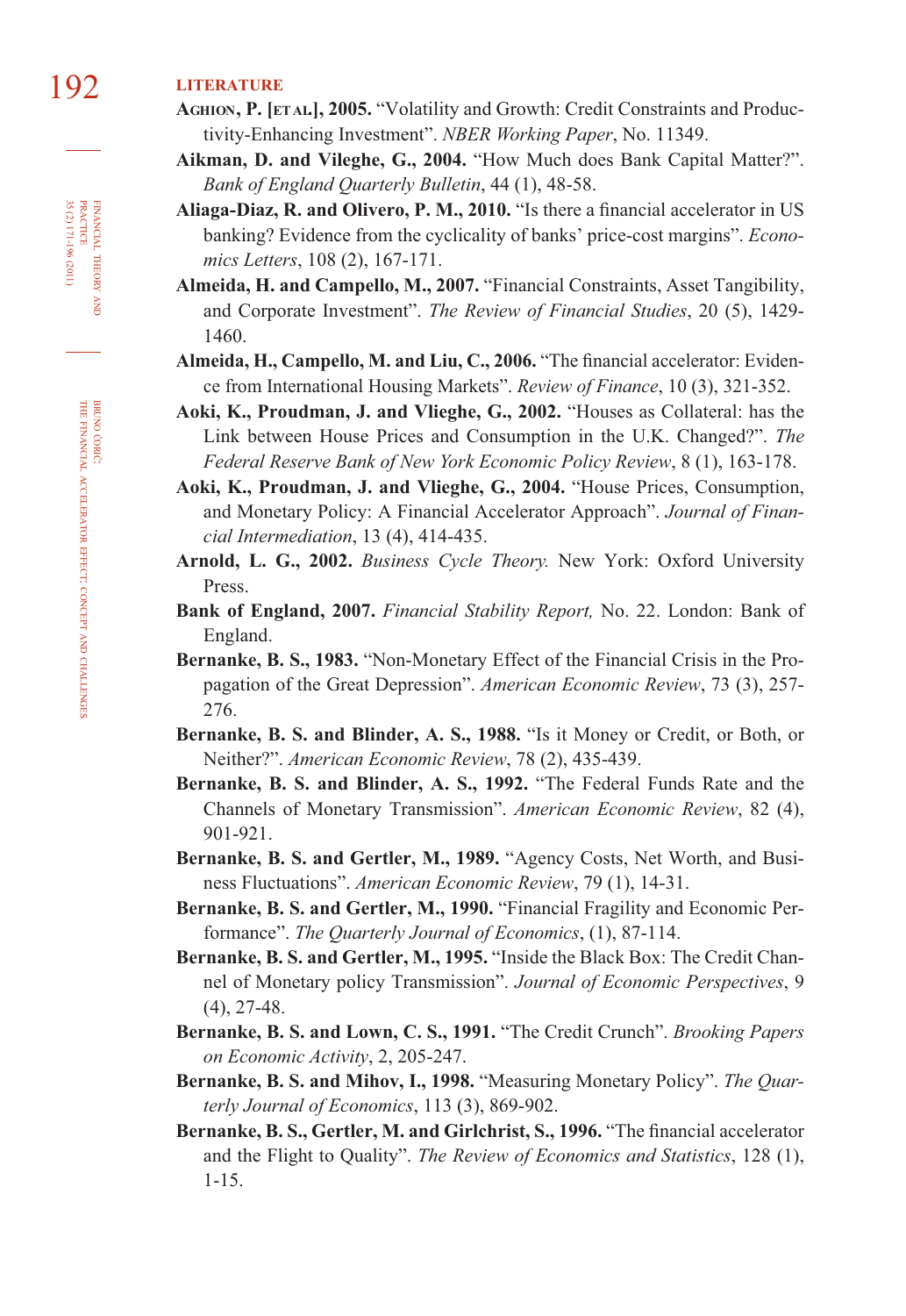FINANCIAL

THEORY FINANCIAL THEORY AND<br>PRACTICE<br>35 (2) 171-196 (2011) 35 (2) 171-196 (2011) PRACTICE

> BRUNO ĆORIĆ:

THE FINANCIAL

ACCELERATOR

EFFECT: CONCEPT

AND

CHALLENGES

- **Besanko, D. and Thakor, V. A., 1987.** "Collateral and Rationing: Sorting Equilibria in Monopolistic and Competitive Markets". *International Economic Review*, 28 (3), 671-689.
- **Bester, H., 1985.** "Screening vs. Rationing in Credit Markets with Imperfect Information". *American Economic Review*, 75 (4), 850-855.
- **Blanchard, O. and Simon, J., 2001.** "The Long and large Decline in US Output Volatility". *Brooking Papers on Economic Activity*, 1, 135-174.
- **Calvalcanti, M. F. H., 2010.** "Credit Market Imperfection and the Power of the financial accelerator: A Theoretical and Empirical Investigation". *Journal of Macroeconomics*, 32 (1), 118-144.
- **Carlstrom, T. C. and Fuerst, T. S., 1997.** "Agency Cost, Net Worth, and Business Fluctuations: A Computable General Equilibrium Analysis". *American Economic Review,* 83 (5), 893-910.
- **Cespedes, L. F., Chang, R. and Velasco, A., 2004.** "Balance Sheets and Exchange Rate Policy". *American Economic Review*, 94 (4), 1183-1193.
- **Chatterjee, S., 2010.** "De-Laveraging and the financial accelerator: How Wall Street Can Shock Main Street". *Business Review*, 2Q, 1-8.
- Christensen, I. and Dib, A., 2008. "The financial accelerator in an estimated New Keynesian model". *Review of Economic Dynamics*, 11 (1), 155-178.
- **Ćorić, B., 2010.** "Investments and Capital Markets Imperfections, Identification Issues: A Survey". *Financial Theory and Practice*, 34 (4), 407-434.
- **Ćorić, B., 2011.** "The Global Extent of the Great Moderation". *Oxford Bulletin of Economics and Statistics* (forthcoming).
- **Ćorić, B. and Pugh, G., 2011.** "The financial accelerator, Globalization and Output Growth Volatility". *Social Science Research Network Working Paper*.
- **Cummnis, J. G., Hassett, K. A. and Oliner, S. D., 2006.** "Investment Behaviour, Observable Expectations, and Internal Funds". *American Economic Review*, 96 (3), 796-810.
- **Dell'Ariccia, G. and Garibaldi, P., 2005.** "Gross Credit Flows". *Review of Economic Studies*, 72 (3), 665-685.
- **Elekdag, S., Justiniano, A. and Tchakarov, I., 2006.** "An Estimated Small Open Economy Model of the financial accelerator". *IMF Staff Papers*, 53 (2), 219-241.
- Freedman, C. [et al.], 2010. "Global effects of fiscal stimulus during the crisis". *Journal of Monetary Economics*, 57 (5), 506-526.
- **Gambacorta, L. and Mistrulli, P. E., 2004.** "Does Bank Capital Affect Lending Behaviour?". *Journal of Financial Intermediation*, 13 (4), 436-457.
- **Gatti, D. [et al.], 2007.** "Net Worth, Exchange Rates, and Monetary Policy: The Effects of Devaluation in a Financially Fragile Environment". *NBER Working Paper*, No. 13244.
- **Gertler, M., 1988.** "Financial Structure and Aggregate Economic Activity: An Overview". *Journal of Money, Credit and Banking*, 20 (3), 559-597.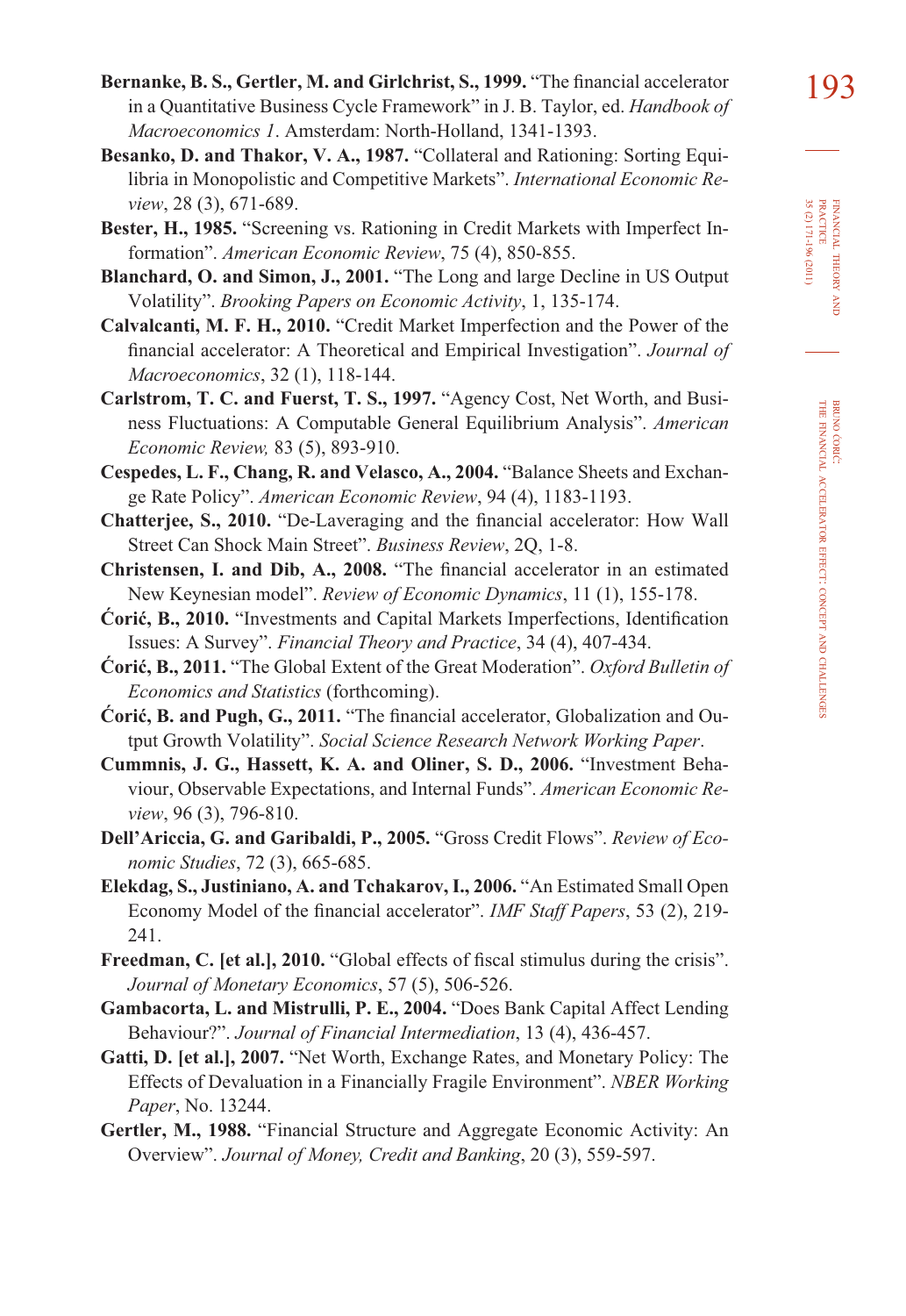- 194 **Gertler, M. and Gilchrist, S., 1993.** "The Role of Credit Market Imperfections in the Monetary Transmission Mechanism: Arguments and Evidence". *Scandinavian Journal of Economics*, 95 (1), 43-64.
	- **Gertler, M. and Kiyotaki, N., 2010.** "Financial Intermediation and Credit Policy in Business Cycle Analysis" in *Handbook of Monetary Economics* (forthcoming).
	- **Gertler, M. and Lown, C. S., 1999.** "The Information in the High-Yield Bond Spread for the Business Cycle: Evidence and Some Implications". *Oxford Review of Economic Policy*, 15 (3), 132-150.
	- **Gertler, M., Gilchrist, S. and Natalucci, F., 2007.** "External Constraints on Monetary Policy and the financial accelerator". Journal of Money, Credit, and *Banking*, 39 (2-3), 295-330.
	- **Greenwald, B. C. and Stiglitz, E. J., 1993.** "Financial Market Imperfections and Business Cycles". *The Quarterly Journal of Economics*, 108 (1), 77-114.
	- **Greenwald, B., Stiglitz, E. J., and Weiss, A., 1984.** "Informational Imperfections in the Capital Market and Macroeconomic Fluctuations." *American Economic Review*, 74 (2), 194-199.
	- **Hess, G. D. and Iwata, S., 1997.** "Measuring and Comparing Business-Cycle Features". *Journal of Business and Economic Statistics*, 15 (4), 432-444.
	- **Hirose, Y., 2008.** "Equilibrium Indeterminacy and Asset Price Fluctuations in Japan: A Bayesian Investigation". *Journal of Money, Credit and Banking*, 40 (5), 967-999.
	- **Holmstrom, B. and Tirole, J., 1997.** "Financial Intermediation, Loanable Funds, and the Real Sector". *The Quarterly Journal of Economics*, 112 (3), 663-691.
	- House, C. L., 2006. "Adverse selection and the financial accelerator". *Journal of Monetary Economics*, 53 (6), 1117-1134.
	- **Hovakimian, G. and Titman, S., 2006.** "Corporate Investment and Financial Constraints: Sensitivity of Investment to Funds from Voluntary Asset Sales". *Journal of Money, Credit, and Banking*, 38 (2), 357-374.
	- **Hubbard, R. G., 1995.** "Is There a 'Credit Channel' for Monetary Policy?". *Federal Reserve Bank of St. Louis Review*, 77 (3), 63-77.
	- **Hubbard, R. G., Kuttner, K. N. and Palia, D. N., 2002.** "Are There Bank Effect in Borrowers Cost of Funds?". *Journal of Business*, 75 (4), 559-581.
	- **Iacoviello, M., 2005.** "House Prices, Borrowing Constraints, and Monetary Policy in the Business Cycle". *American Economic Review*, 95 (3), 739-764.
	- **Jaffe, D. and Stiglitz, E. J., 1990.** "Credit Rationing", in: B. M. Friedman and F. H. Hahn, eds. *Handbook of Monetary Economics 2.* Amsterdam: Elsevier Science Publishers, 837-888.
	- **Kashyap, A. K. and Stein, J. C., 1995.** "The impact of Monetary Policy on Bank Balance Sheets". *Carnegie-Rochester Conference Series on Public Policy*, 42, 151-195.
	- **Kashyap, A. K. and Stein, J. C., 2000.** "What Do a Million Observations on Banks Say About the Transmission of Monetary Policy?". *American Economic Review*, 90 (3), 407-428.

FINANCIAL

35 (2) 171-196 (2011)

THEORY FINANCIAL THEORY AND PRACTICE 35 (2) 171-196 (2011) PRACTICE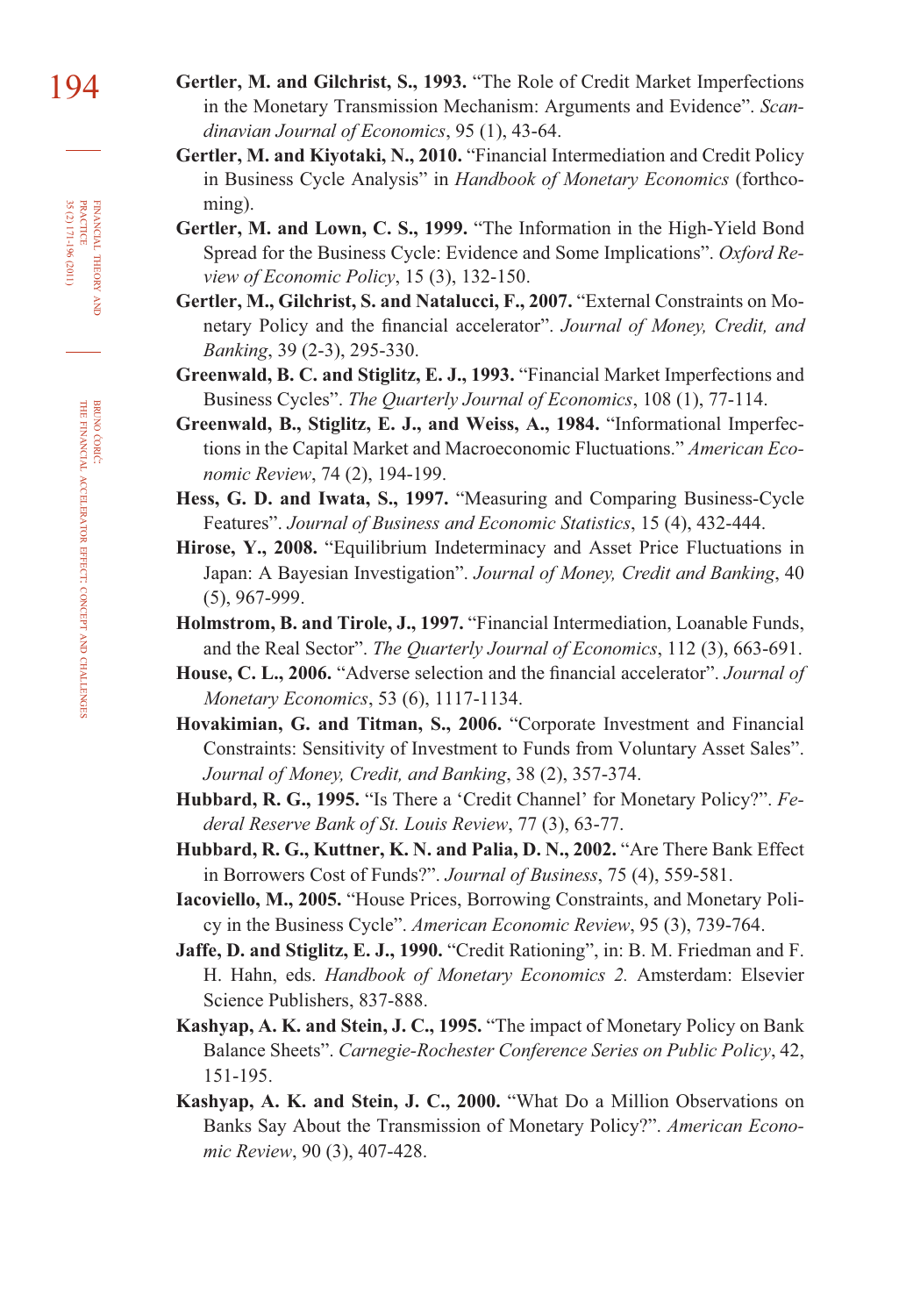FINANCIAL

THEORY FINANCIAL THEORY AND<br>PRACTICE<br>35 (2) 171-196 (2011) 35 (2) 171-196 (2011) PRACTICE

- 195 **King, R. G. and Plosser, C. I., 1984.** "Money, Credit, and Prices in Real Busines Cycle". *American Economic Review*, 74 (3), 363-380.
- **Kishan, R. P. and Opiela, T. P., 2000.** "Bank Size, Bank Capital, and the Bank Lending Channel". *Journal of Money Credit and Banking*, 32 (1), 121-141.
- **Kiyotaki, N., 1998.** "Credit and Business Cycles". *The Japanese Economic Review*, 49 (1), 18-35.
- **Kiyotaki, N. and Moore, J., 1997.** "Credit Cycles". *Journal of Political Economy*, 105 (2), 211-248.
- **Magud, E. N., 2010.** "Currency mismatch, openness and exchange rate regime choice". *Journal of Macroeconomics*, 32 (1), 68-89.
- **Martin, A. and Ventura, J., 2010.** "Theoretical notes on bubbles and the current crisis". *NBER Working paper*, No. 16399.
- **Mody, A. and Taylor, M. P., 2004.** "Financial Predictors of Real Activity and the financial accelerator". *Economic Letters*, 82(2), 167-172.
- Mody, A., Sarno, L. and Taylor, M. P., 2007. "A cross-country financial accelerator: Evidence from North America and Europe". *Journal of International Money and Finance*, 26 (1), 149-165.
- **Monacelli, T., 2009.** "New Keynesian models, durable goods, and collateral constraints". *Journal of Monetary Economics*, 56 (2), 242-254.
- **Myers, C. S. and Majluf, S. N., 1984.** "Corporate Financing and Investment Decisions when Firms have Information that Investors do not have". *Journal of Financial Economics*, 13 (2), 187-221.
- **Nolan, C. and Thoenissen, C., 2009.** "Financial shocks and the US business cycle". *Journal of Monetary Economics*, 56 (4), 596-604.
- **Olivero, P. M., 2010.** "Market power in banking, countercyclical margins and the international transmission of business cycles". *Journal of International Economics*, 80 (2), 292-301.
- **Peersman, G. and Smets, F., 2005.** "The Industry Effects of Monetary Policy in the Euro Area". *Economic Journal*, 115 (503), 319-342.
- Portes, L. S. V., 2007. "Aggregate Gains of International Diversification through Foreign Direct Investment: An Inquiry into the Moderation of U.S. Business Cycles". *Global Economy Journal*, 7 (4), 1-36.
- **Portes, L. S. V. and Ozenbas, D., 2009.** "On Balance Sheets, Idiosyncratic Risk and Aggregate Volatility". *The B. E. Journal of Macroeconomics (topics)*, 9, Article 4.
- **Spilimbergo, A. [et al.], 2009.** "Fiscal Policy for the Crisis". *CESifo Forum*, 10 (2), 26-32.
- **Stiglitz, E. J. and Weiss, A., 1981.** "Credit Rationing in Markets with Imperfect Information". *American Economic Review*, 71 (3), 393-410.
- **Townsend, R. M., 1979.** "Optimal Contracts and Competitive Markets with Costly State of Verification". *Journal of Economic Theory*, 21 (2), 265-293.
- **Van den Heuvel, J. S., 2002.** "Does Capital Matter for Monetary Transmission?". *The Federal Reserve Bank of New York Economic Policy Review*, 8 (1), 259- 266.